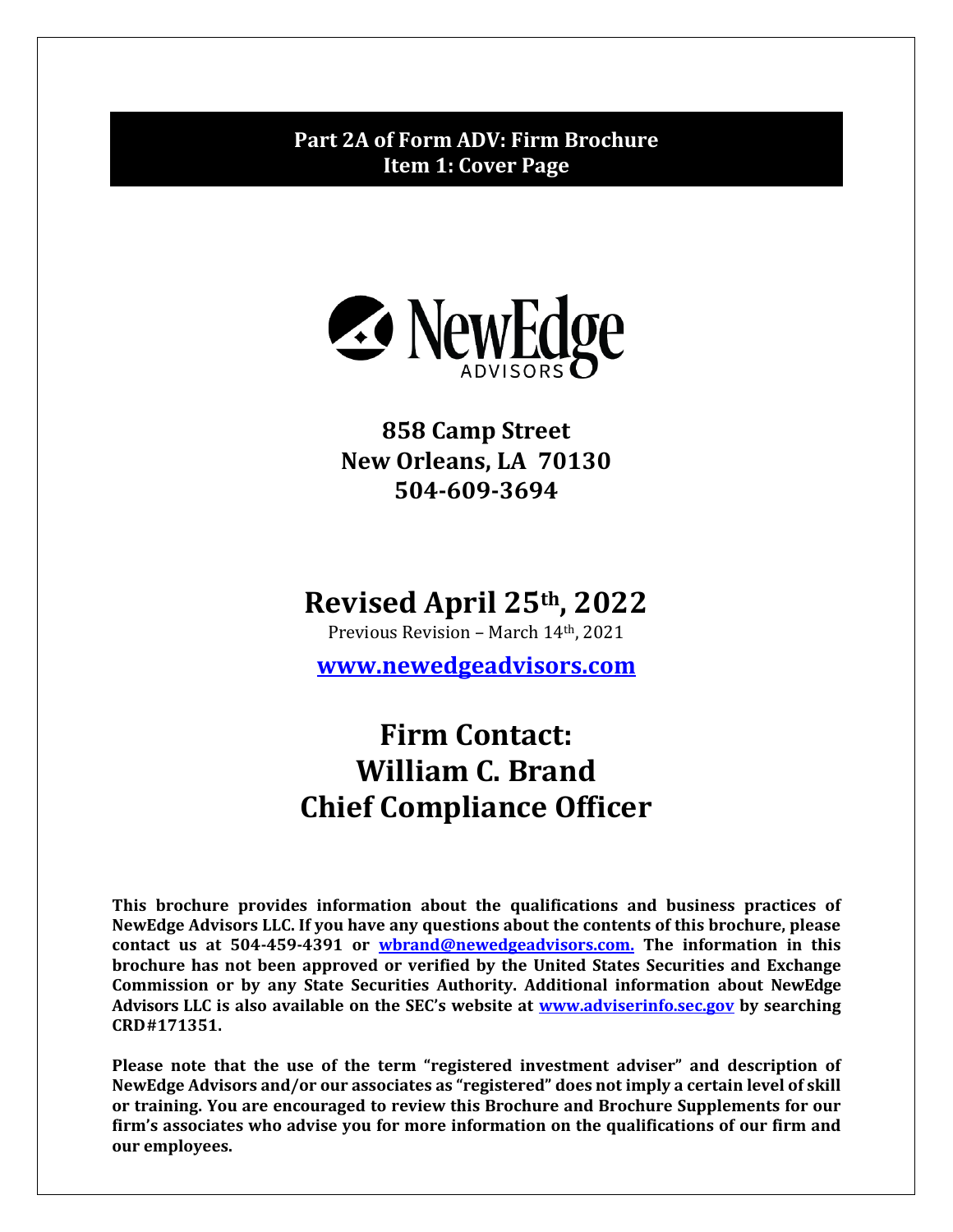## **Item 2: Material Changes to Our Part 2A of Form ADV: Firm Brochure**

<span id="page-1-0"></span>NewEdge Advisors, LLC is required to advise you of any material changes to the Firm Brochure ("Brochure") from our last annual update. Since the last annual amendment, the following changes have been made:

• **Effective November 1st, 2021, GWM Advisors, LLC merged with its affiliated investment adviser, Mid Atlantic Financial Management, Inc., with GWM Advisors, LLC surviving the merger and changing its name to NewEdge Advisors LLC. This internal reorganization transaction did not result in a change in control or otherwise change any of the services being provided to customers.**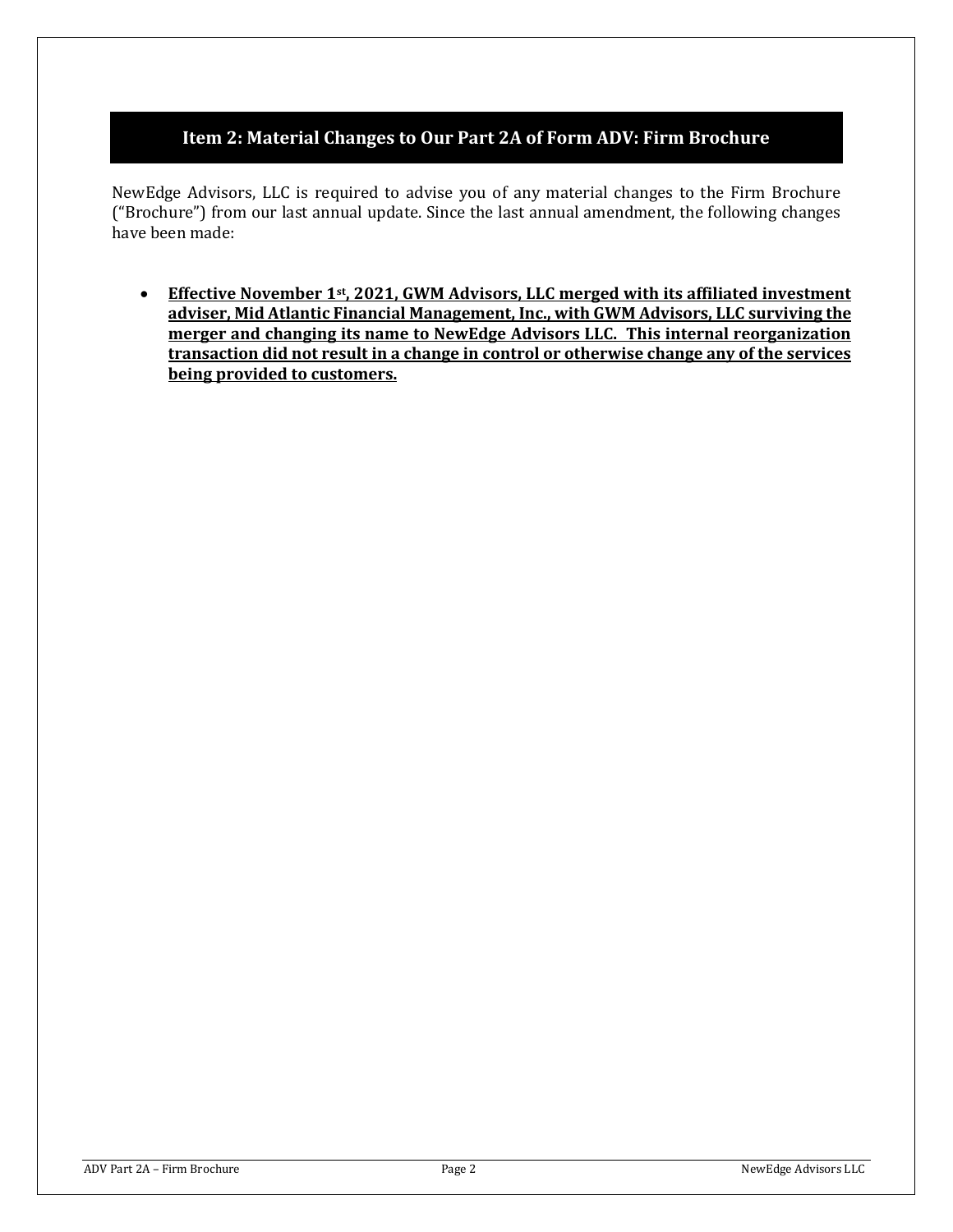# **Item 3: Table of Contents**

<span id="page-2-0"></span>

| 16. Item 11: Code of Ethics, Participation, or Interest in Client Transactions & Personal Trading26 |  |
|-----------------------------------------------------------------------------------------------------|--|
|                                                                                                     |  |
|                                                                                                     |  |
|                                                                                                     |  |
|                                                                                                     |  |
|                                                                                                     |  |
|                                                                                                     |  |
|                                                                                                     |  |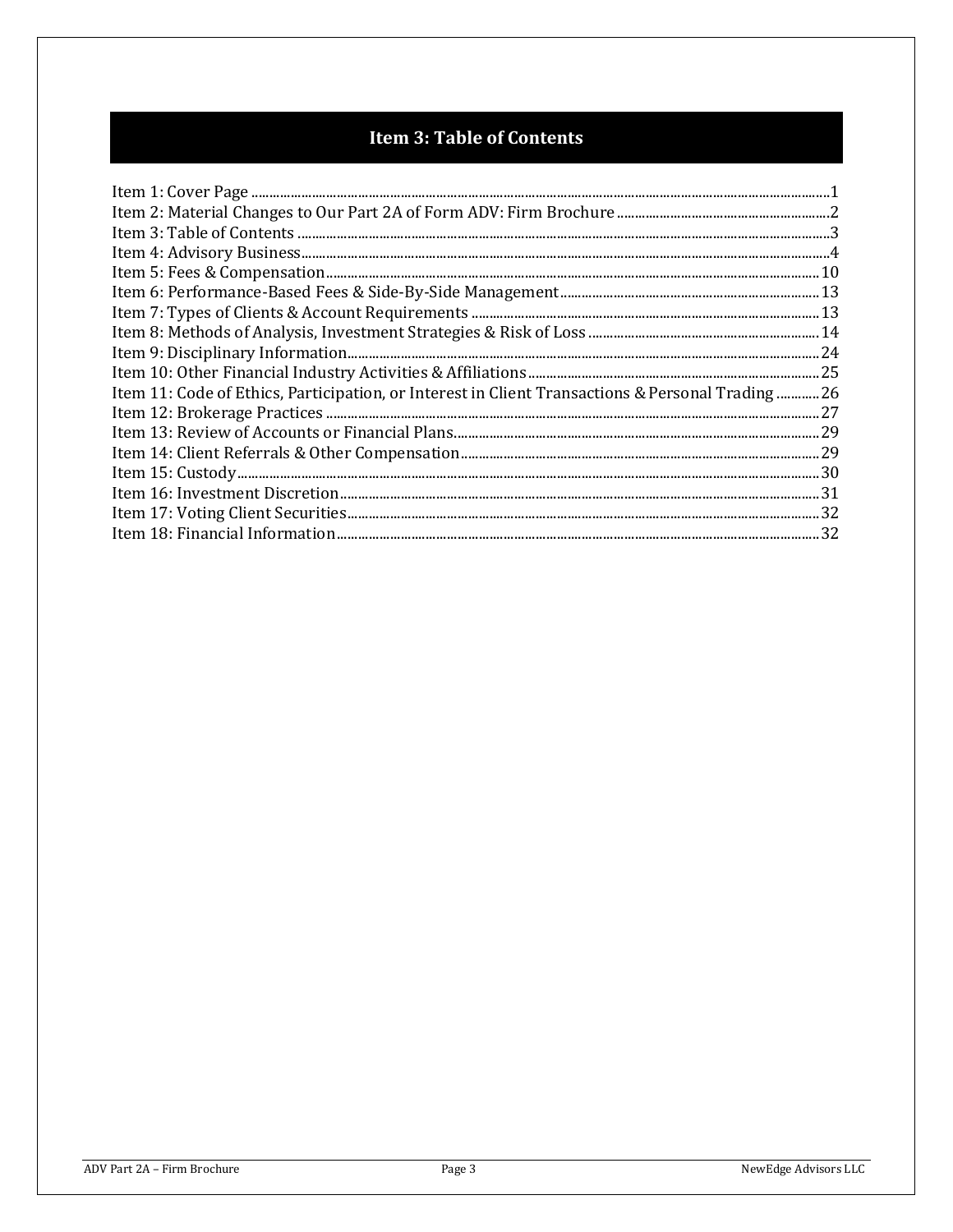## **Item 4: Advisory Business**

<span id="page-3-0"></span>We specialize in Wrap & Non-Wrap Comprehensive Portfolio Management, Financial Planning & Consulting, Retirement Plan Consulting, Referrals to Third Party Money Managers and, through certain investment adviser representatives, offer LPL Sponsored Advisory Program services. Our sponsored wrap programs may utilize LPL Financial LLC ("LPL"), member FINRA/SIPC, Raymond James and Associates, Inc., member New York Stock Exchange/SIPC ("Raymond James"), Schwab Advisor Services division of Charles Schwab & Co., Inc. ("Schwab") and/or Fidelity Brokerage Services LLC ("Fidelity") for custodial relationships.

NewEdge Advisors, LLC ("NewEdge Advisors") offers services through our network of IARs. IARs may have their own legal business entities whose trade names and logos are used for marketing purposes and may appear on marketing materials and/or client statements. The client should understand that the businesses are legal entities of the IAR and not of NewEdge Advisors. The IARs are under the supervision of NewEdge Advisors, and the advisory services of the IAR are provided through NewEdge Advisors. NewEdge Advisors has the arrangements with the business entities listed in Schedule D of our Form ADV 1A.

We provide individuals and other types of clients with a wide array of investment advisory services. Our firm is a limited liability company formed in the State of Delaware. Our firm has been in business since 2012 and registered as an investment adviser since 2014. Our firm is wholly owned by NewEdge Capital Group, LLC.

#### **Types of Advisory Services We Offer**

## **Wrap Comprehensive Portfolio Management:**

We offer Comprehensive Portfolio Management services through wrapped accounts only. Please see our separate Wrap Fee Program Brochure for complete information regarding this advisory service.

#### **Limited Purpose Investment Agreement:**

As part of the firm's holistic approach to providing advice of the entirety of a client's relationship, NewEdge Advisors offers services through a Limited Purpose Investment Agreement ("LPA"). The LPA establishes a non-discretionary relationship where Clients can consolidate cash holdings and securities that are not part of the current active management programs and accounts. Cash balances residing in these accounts will be subject to Securities Investor Protection Corporation (SIPC) coverage limitations and Clients should consider these limitations when determining whether the LPA meets their needs related to their cash holdings. Besides being a non-discretionary account structure, the LPA is completed with the Client with no advisory fee. Clients would be responsible for the transaction charges related to the limited activity that may occur in the Account but will not have an ongoing fee for management services. NewEdge Advisors monitors the transactions in the LPA Accounts as part of the firm's oversight processes related to its advisory programs.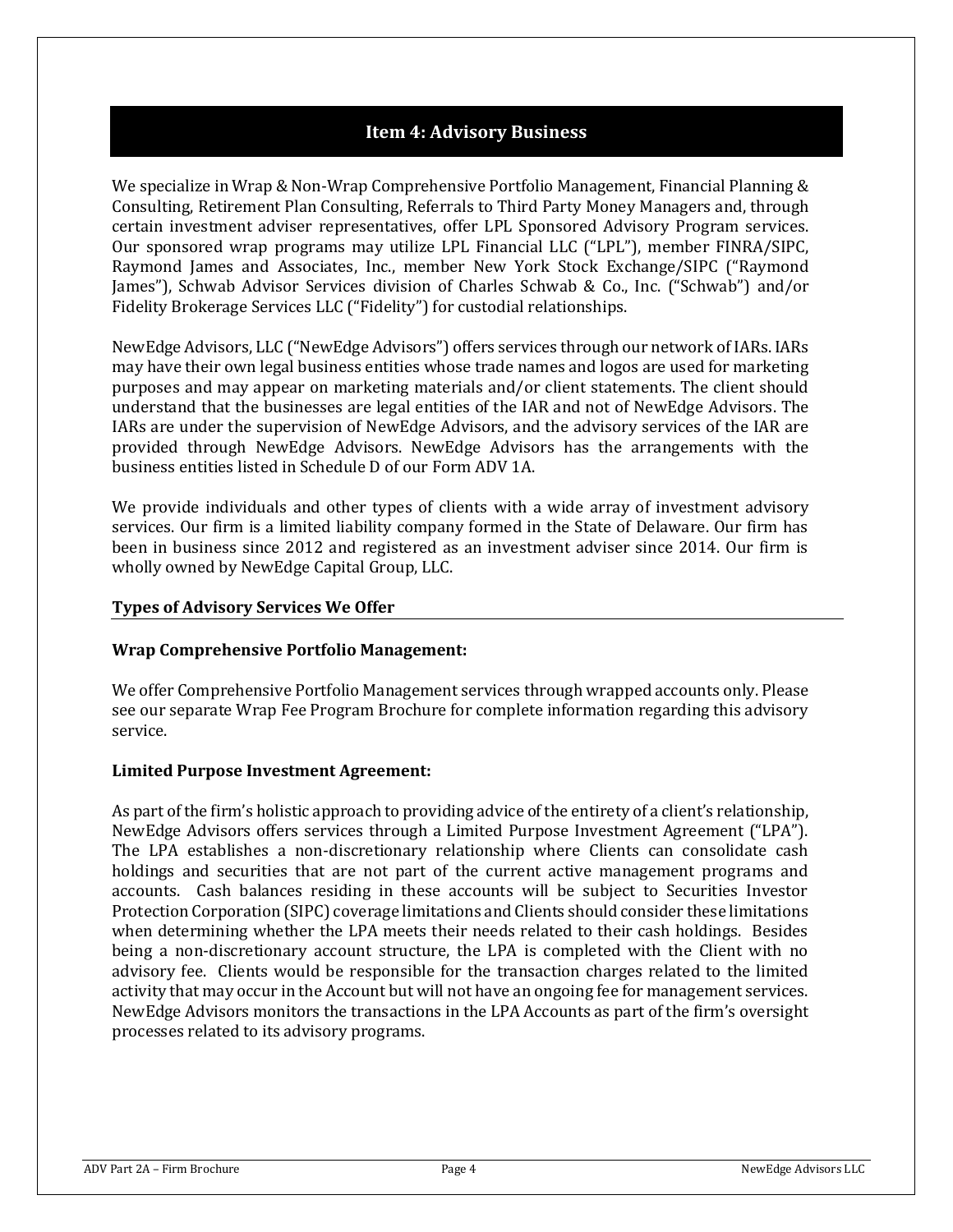#### **Financial Planning & Consulting:**

We provide a variety of financial planning and consulting services to individuals, families and other clients regarding the management of their financial resources based upon an analysis of the client's current situation, goals, and objectives. Generally, such financial planning services will involve preparing a financial plan or rendering a financial consultation for clients based on the client's financial goals and objectives. This planning or consulting may encompass one or more of the following areas: Investment Planning, Retirement Planning, Estate Planning, Charitable Planning, Education Planning, Corporate and Personal Tax Planning, Cost Segregation Study, Corporate Structure, Real Estate Analysis, Mortgage/Debt Analysis, Insurance Analysis, Lines of Credit Evaluation, Business and Personal Financial Planning.

Our written financial plans or financial consultations rendered to clients usually include general recommendations for a course of activity or specific actions to be taken by the clients. For example, recommendations may be made that the clients begin or revise investment programs, create or revise wills or trusts, obtain or revise insurance coverage, commence or alter retirement savings, or establish education or charitable giving programs. It should also be noted that we refer clients to an accountant, attorney or other specialist, as necessary for non-advisory related services. For written financial planning engagements, we provide our clients with a written summary of their financial situation, observations, and recommendations. For financial consulting engagements, we usually do not provide our clients with a written summary of our observations and recommendations as the process is less formalthanour planning service. Plans or consultations aretypicallycompletedwithin six (6) months of the client signing a contract with us, assuming all the information and documents we request from the client are provided to us promptly. Implementation of the recommendations will be at the discretion of the client.

Where appropriate, and under written agreement with the Client, we may provide ongoing planning and consulting services for Clients who wish to be provided such subscription-based services. These services will be delivered directly by the IAR and payment thereof will be established using a 3rd party technology vendor – AdvicePay. AdvicePay will allow for the IAR and Client to establish an appropriate periodic payment plan (either monthly or quarterly) handled directly by the Client through electronic invoicing.

## **Retirement Plan Consulting:**

Our firm provides retirement plan consulting services to employer plan sponsors on an ongoing basis. Generally, such consulting services consist of assisting employer plan sponsors in establishing, monitoring and reviewing their company's participant-directed retirement plan. As the needs of the plan sponsor dictate, areas of advising could include investment options, plan structure and participant education. Retirement Plan Consulting services typically include:

- Establishing an Investment Policy Statement Our firm will assist in the development of a statement that summarizes the investment goals and objectives along with the broad strategies to be employed to meet the objectives.
- Investment Options Our firm will work with the Plan Sponsor to evaluate existing investment options and make recommendations for appropriate changes.
- Asset Allocation and Portfolio Construction Our firm will develop strategic asset allocation models to aid Participants in developing strategies to meet their investment objectives, time horizon, financial situation and tolerance for risk.
- Investment Monitoring Our firm will monitor the performance of the investments and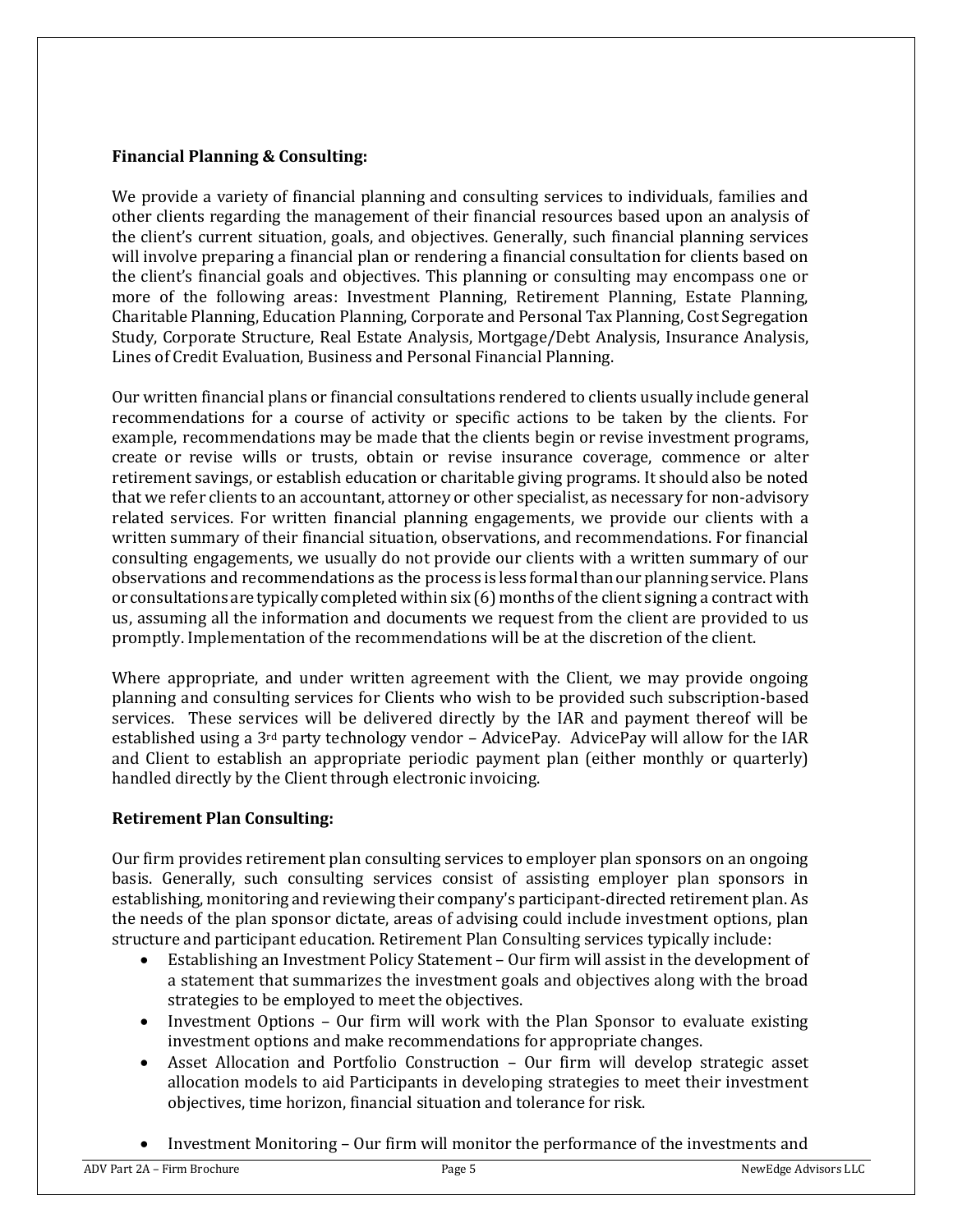notify the client in the event of over/underperformance and in times of marketvolatility.

In providing services for retirement plan consulting, our firm does not provide any advisory services with respect to the following types of assets: employer securities, real estate (excluding real estate funds and publicly traded REITS), participant loans, non-publicly traded securities or assets, other illiquid investments, or brokerage window programs (collectively, "Excluded Assets").

All retirement plan consulting services shall follow the applicable state laws regulating retirement consulting services. This applies to client accounts that are retirement or other employee benefit plans ("Plan") governed by the Employee Retirement Income Security Act of 1974, as amended ("ERISA"). If the client accounts are part of a Plan, and our firm accepts appointment to provide services to such accounts, our firm acknowledges its fiduciary standard within the meaning of Section 3(21) of ERISA as designated by the 3(21) Investment Advisory Agreement with respect to the provision of services described therein and limited to only the services specifically elected to be performed per the executed agreement.

#### **Non-Wrap Portfolio Management:**

We offer portfolio management services to participant level retirement accounts such as 401k, PSPs, etc. These plans are offered through Fidelity via brokerage link accounts and Schwab through Personal Choice Retirement Accounts (PCRA). We offer Advisory services on 401k, 457, or other accounts not held at one of custodians by use of FeeX, a third party platform that enables advisors to monitor, trade and rebalance their client's assets regardless of where they are held. A Non-wrap agreement is required to establish management of a held away account. FeeX accounts are only available for plan accounts for which the plan has an authenticated website with username and password credentials. The plan dictates the types of investments allowed in the FeeX account. The advisor is responsible for managing the account based on those existing investment options.

#### **Referrals to Third Party Money Managers:**

Our firm may utilize the services of a third-party money manager for the management of client accounts. Investment advice and trading of securities will only be offered by or through the chosen third-party money manager. Our firm will not offer advice on any specific securities or other investments in connection with this service. When referring clients, NewEdge Advisors requires our affiliated IAR to utilize only providers and strategies approved through the appropriate channels. NewEdge Advisors leverages due diligence resources of our strategic partnerships: LPL Financial, Fidelity, Triad Advisors and NewEdge Securities, Inc., along with an internal review as may be required to meet the due diligence requirements for our Clients. In order to assist in the selection of a third-party money manager, our firm will gather client information pertaining to financial situation, investment objectives, and reasonable restrictions to be imposed upon the management of the account.

Our firm, through its IAR, will review the financial situation and objectives of our Clients to determine the need to communicate information to a third-party manager as warranted. IAR will additionally assist Clients in understanding and evaluating the services provided by the third-party money manager, including the review of third-party manager reports provided to the Client as may be necessary. Clients will be expected to notify their IAR of any changes in their financial situation, investment objectives, or account restrictions that could affect their financial standing.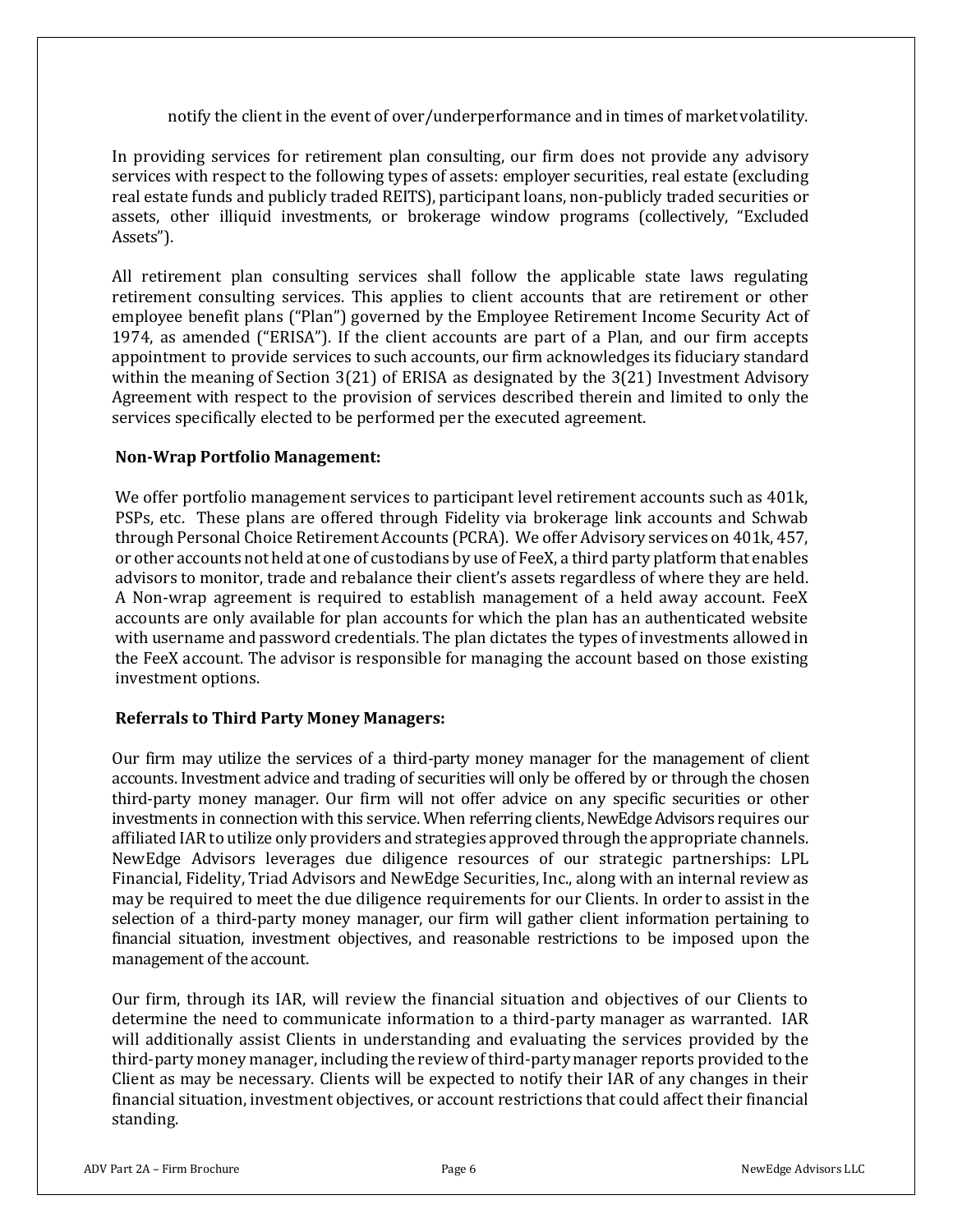#### **LPL Sponsored Advisory Programs:**

Strategic Wealth Management (SWM) is a custodial account opened with LPL which is used by NewEdge to manage client assets. NewEdge IARs use the SWM platform to directly manage their client(s) assets on either a discretionary or non-discretionary basis using the investment advisory agreements of NewEdge.

When appropriate certain advisors can provide additional advisory services through programs sponsored by LPL Financial, LLC ("LPL"). Below is a brief description of each LPL advisory program available to us. Annualized fees for participation in LPL advisory programs vary up to a stated maximum of 3.00%. Regardless, NewEdge has imposed a stated firm maximum of 2.50% for the use of any advisory programs – sponsored by NewEdge or through other entities available to the IAR of NewEdge. For more information regarding the LPL programs, including more information on the advisory services and fees that apply, the types of investments available in the programs and the potential conflicts of interest presented by the programs please see the LPL Financial Form ADV Part 2A or the applicable LPL program's Wrap Fee Program Brochure and the applicable LPL Financial client agreement.

## • **Manager Access Select Program (MAS):**

MAS provides clients access to the investment advisory services of professional portfolio management firms for the individual management of client accounts. We will assist client in identifying a third-party portfolio manager (Portfolio Manager) from a list of Portfolio Managers made availableby LPL Financial. The Portfolio Manager manages client's assets on a discretionary basis. We will provide initial and ongoing assistance regarding the Portfolio Manager selection process. A minimum account value of \$100,000 is required for Manager Access Select, however, in certain instances, the minimum account size may be lower or higher.

## • **Optimum Market Portfolios Program (OMP):**

OMP offers clients the ability to participate in a professionally managed asset allocation program using Optimum Funds Class I shares. Under OMP, the client will authorize LPL Financial on a discretionary basis to purchase and sell Optimum Funds pursuant to investment objectives chosen by the client. We will assist the client in determining the suitability of OMP for the client and assist the client in setting an appropriate investment objective. Adviser will have discretion to select a mutual fund asset allocation portfolio designed by LPL consistent with the client's investment objective. LPL Financial will have discretion to purchase and sell Optimum Funds pursuant to the portfolio selected for the client. LPL Financial will also have authority to rebalance the account. A minimum account value of \$15,000 is required for OMP.

## • **Model Wealth Portfolios Program (MWP):**

MWP offers clients a professionally managed mutual fund asset allocation program. We will obtain the necessary financial data from the client, assist the client in determining the suitability of the MWP program and assist the client in setting an appropriate investment objective. We initiate the steps necessary to open an MWP account and have discretion to select a model portfolio designed by LPL Financials' Research Department consistent with the client's stated investment objective. LPL Financials' Research Department is responsible for selecting the mutual funds within a model portfolio and for making changes to the mutual funds selected. The client will authorize LPL Financial to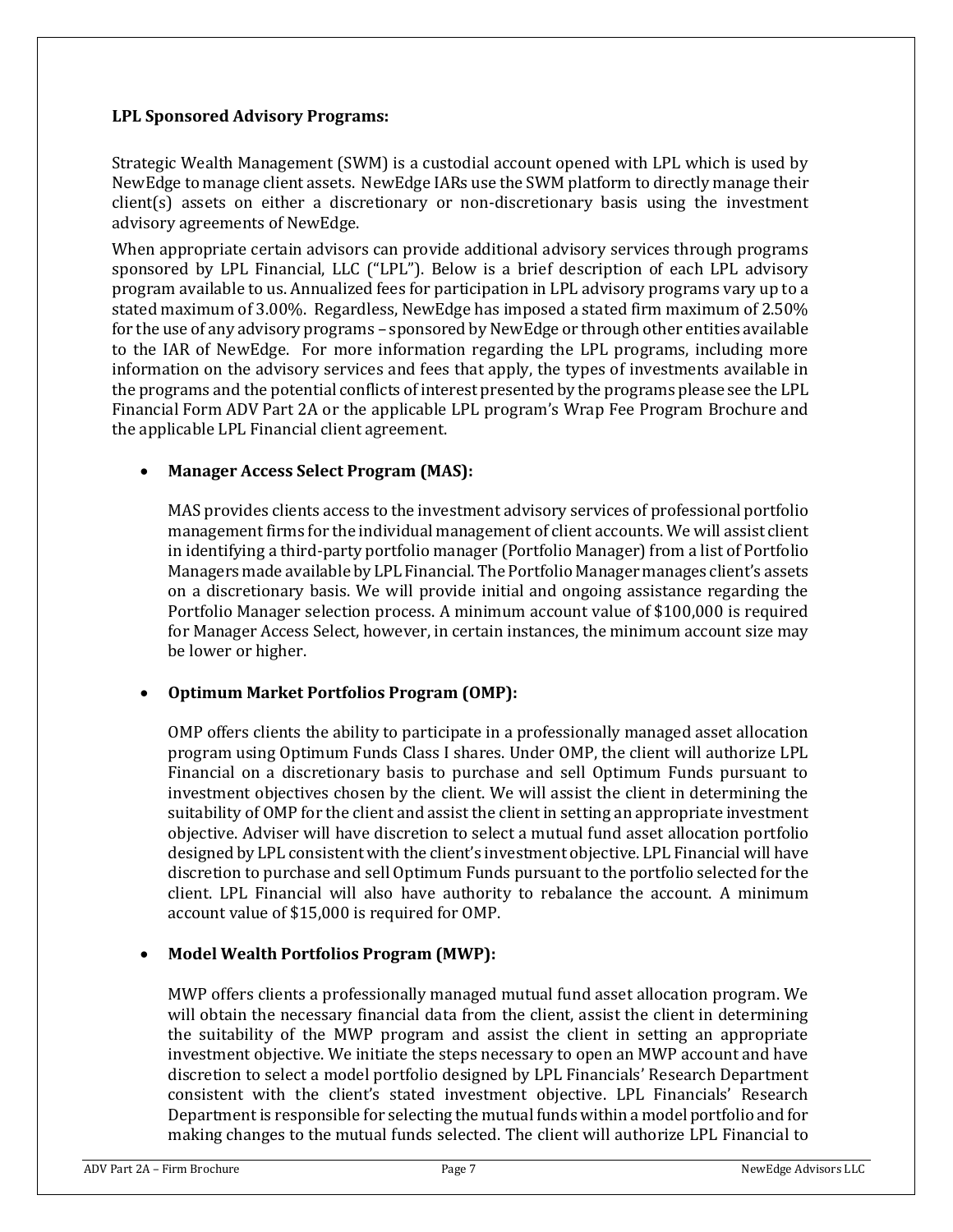act on a discretionary basis to purchase and sell mutual funds, including in certain circumstances exchange traded funds and to liquidate previously purchased securities. The client will also authorize LPL Financial to effect rebalancing for MWP accounts.

The MWP program may make available model portfolios designed by strategists other than LPL's Research Department. If such models are made available, we will have discretion to choose among the available models designed by LPL and outside strategists. A minimum account value of \$100,000 is required for MWP.

#### • **Personal Wealth Portfolios Program (PWP):**

PWP offers clients an asset management account using asset allocation model portfolios designed by LPL Financial. We will have discretion for selecting the asset allocation model portfolio based on client's investment objective. We will also have discretion for selecting third party money managers (PWP advisors) or mutual funds within each asset class of the model portfolio. LPL Financial will act as the overlay portfolio manager on all PWP accounts and will be authorized to purchase and sell on a discretionary basis mutual funds and equity and fixed income securities. A minimum account value of \$250,000 is required for PWP

#### • **Guided Wealth Portfolios (GWP):**

GWP offers clients the ability to participate in a centrally managed, algorithm-based investment program, which is made available to users and clients through a web-based, interactive account management portal ("Investor Portal"). Investment recommendations to buy and sell open-end mutual funds and exchange-traded funds are generated through proprietary, automated, computer algorithms (collectively, the "Algorithm") of Xulu, Inc., doing business as FutureAdvisor ("FutureAdvisor"), based upon model portfolios constructed by LPL and selected for the account as described below (such model portfolio selected for the account,

the "Model Portfolio"). Communications concerning GWP are intended to occur primarily through electronic means (including but not limited to, through email communications or through the Investor Portal), although NewEdge Advisors IARs will be available to discuss investment strategies, objectives or the account in general in person or via telephone.

A preview of the Program (the "Educational Tool") is provided for a period of up to fortyfive (45) days to help users determine whether they would like to become advisory clients and receive ongoing financial advice from LPL, FutureAdvisor and NewEdge Advisors by enrolling in the advisory service (the "Managed Service"). The Educational Tool and Managed Service are described in more detail in the GWP Program Brochure. Users of the Educational Tool are not considered to be advisory clients of LPL, FutureAdvisor or NewEdge Advisors, do not enter into an advisory agreement with LPL, FutureAdvisor or NewEdge Advisors, do not receive ongoing investment advice or supervisions of their assets, and do not receive any trading services. A minimum account value of \$5,000 is required to enroll in the Managed Service.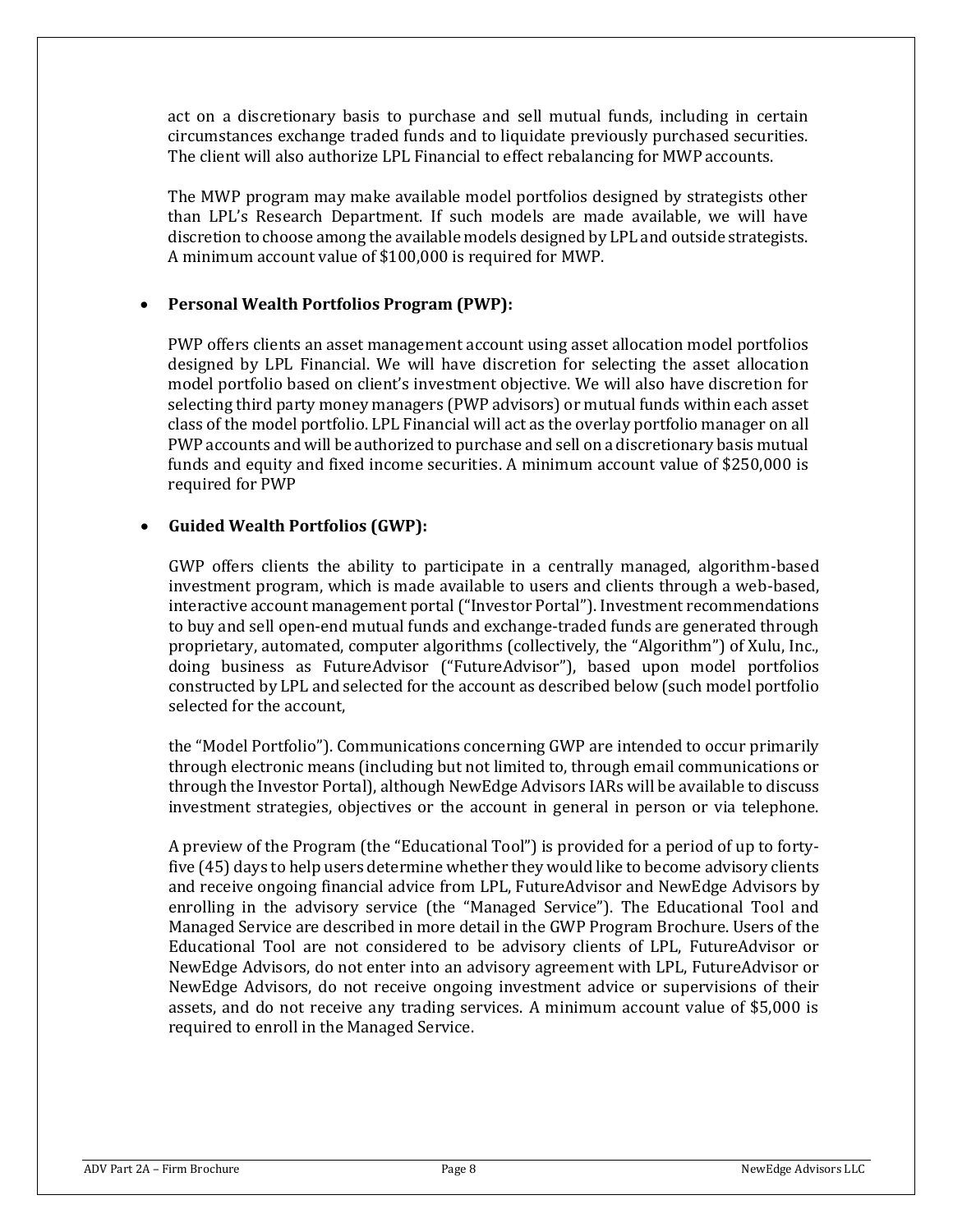#### **Tailoring of Advisory Services**

We offer individualized investment advice to clients utilizing our Comprehensive Portfolio Management service. Additionally, we offer general investment advice to clients utilizing our Financial Planning & Consulting, Retirement Plan Consulting, Referrals to Third Party Money Management and LPL Sponsored Advisory Program services.

Each client can place reasonable restrictions on the types of investments to be held in the portfolio. Restrictions on investments in certain securities or types of securities may not be possible due to the level of difficulty this would entail in managing the account. Restrictions would be limited to our Comprehensive Portfolio Management service. We do not manage assets through our other services. NewEdge Advisors and its IAR reserve the right to terminate advisory services or to not initiate advisory services for a client if the requested restrictions are deemed unreasonable and beyond the firm capacity to employ.

#### **Participation in Wrap Fee Programs**

We offer wrap fee programs as further described in Part 2A, Appendix 1 (the "Wrap Fee Program Brochure") of our Brochure. Our wrap fee accounts are managed on an individualized basis according to the client's investment objectives, financial goals, risk tolerance, etc. We do not manage wrap fee

accounts in a different fashion than non-wrap fee accounts. As further described in our Wrap Fee Program Brochure, we receive a portion of the wrap fee for our services.

#### **Regulatory Assets Under Management**

As of December 31, 2021, we manage<sup>1</sup> \$12,066,710,071 on a discretionary basis and \$511,341,384 on a non-discretionary basis.

<sup>1</sup>Please note that our method for computing the amount of "client assets we manage" can be different from the method for computing "assets under management" required for Item 5.F in Part 1A of Form ADV. We have chosen to follow the method outlined for Item 5.F in Part 1A of Form ADV. If we decide to use a different method later to compute "client assets we manage," we must keep documentation describing the method we use and inform you of the change. The amount of assets we manage may be disclosed by rounding to the nearest \$100,000. Our "as of" date must not be more than three months before the date we last updated our Brochure in response to Item 4.E of Form ADV Part 2A.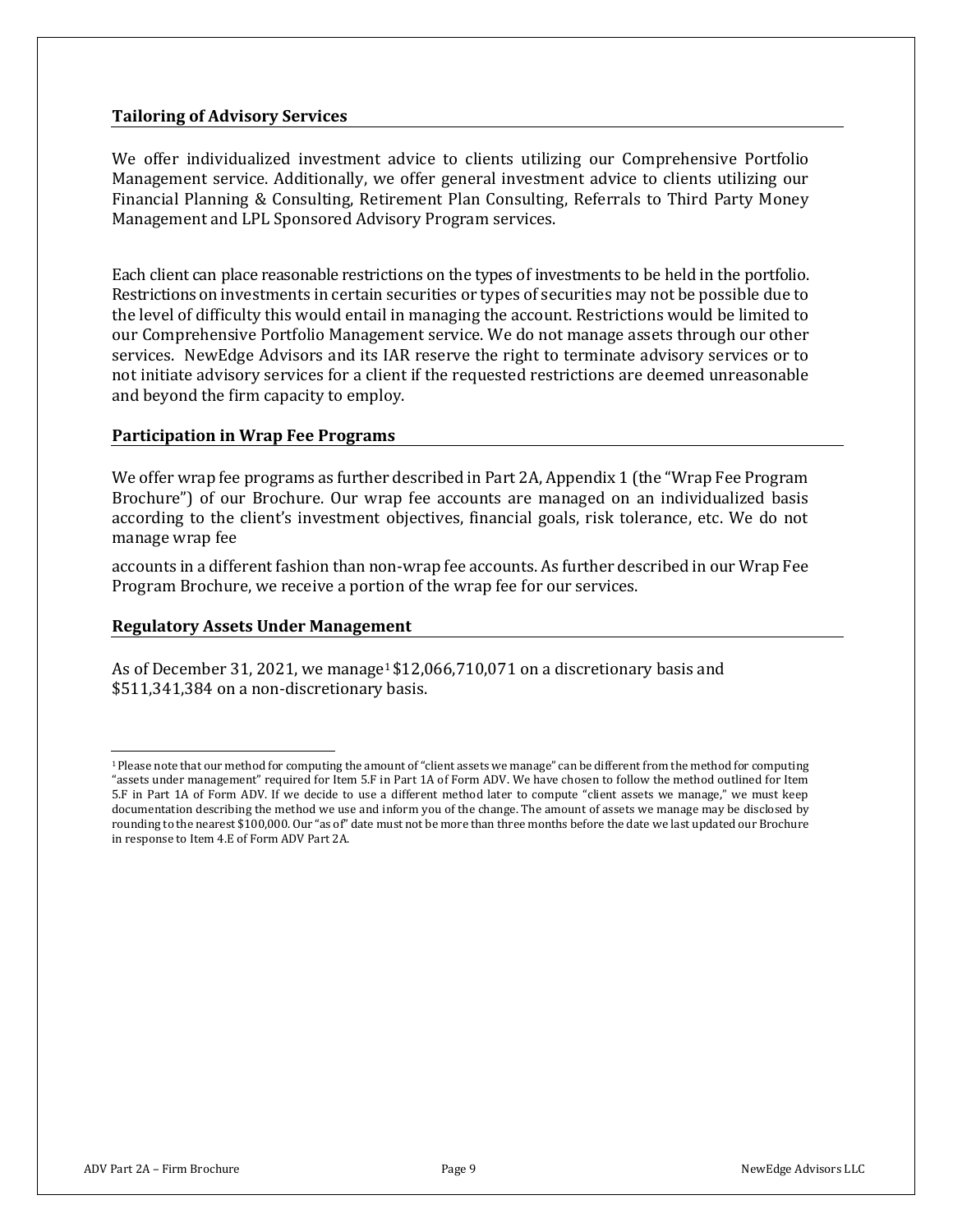# **Item 5: Fees & Compensation**

#### <span id="page-9-0"></span>**How We Are Compensated for Our Advisory**

#### **Services Wrap Comprehensive Portfolio**

#### **Management:**

Please see our Wrap Brochure for more information.

#### **Financial Planning & Consulting:**

We may charge a flat fee or ongoing fee ("subscription based") for one-time or ongoing financial planning or consulting services. The total estimated fee, as well as the ultimate fee that we charge you will be based on the scope and complexity of our engagement with you and could vary from fees charged to other Clients of the firm. Annual flat fees will not exceed \$200,000 and subscription fees will be subject to consultation with the Client and the complexity of the ongoing engagement. The fee to be assessed and payment arrangements will be detailed in an agreement to be signed by the Client. Flatfee arrangements will be directly billed to you and due to us within 30 days of your financial plan being delivered or consultation rendered to you. Fees for ongoing services will be directly invoiced month, quarterly or semi-annually. In all cases, we will not require a fee exceeding \$1,200 when services cannot be rendered within 6 months.

#### **Retirement Plan Consulting:**

Our Retirement Plan Consulting services may be based on the percentage of Plan assets under management or flat fee basis. The total estimated fee, as well as the ultimate fee charged, is based on the scope andcomplexityof our engagementwiththe client. Fees based ona percentage of Plan assets under management will not exceed 1.50%. Annual flat fees will not exceed \$60,000. The fee-paying arrangements for Retirement PlanConsulting service will be determined on a case-bycase basis and will be detailed in the signed consulting agreement.

#### **Referrals to Third Party Money Managers:**

NewEdge does not receive compensation from third-party money managers as part of our referral to a manager. Certain third-party managers support the general efforts of NewEdge in the form of conference sponsorship and education during these events.

The billing procedures for this service will vary based on the chosen third-party money manager. The total fee to be charged, as well as the billing cycle, will be detailed in the third-party money manager's ADV Part 2A and separate advisory agreement to be signed by the client.

## **LPL Sponsored Advisory Programs:**

The account fee charged to the client for each LPL Financial advisory program varies up to a maximum of 3.00%. Regardless, NewEdge Advisors has imposed a stated firm maximum of 2.50% for the use of any advisory programs – sponsored by NewEdge Advisors or through other entities available to the IAR of NewEdge Advisors. Account fees are payable quarterly in advance. Fees are negotiable.The actual fee assessed will be disclosed in the program. LPL Financial serves as program sponsor, investment advisor and broker-dealer for the LPL Financial advisory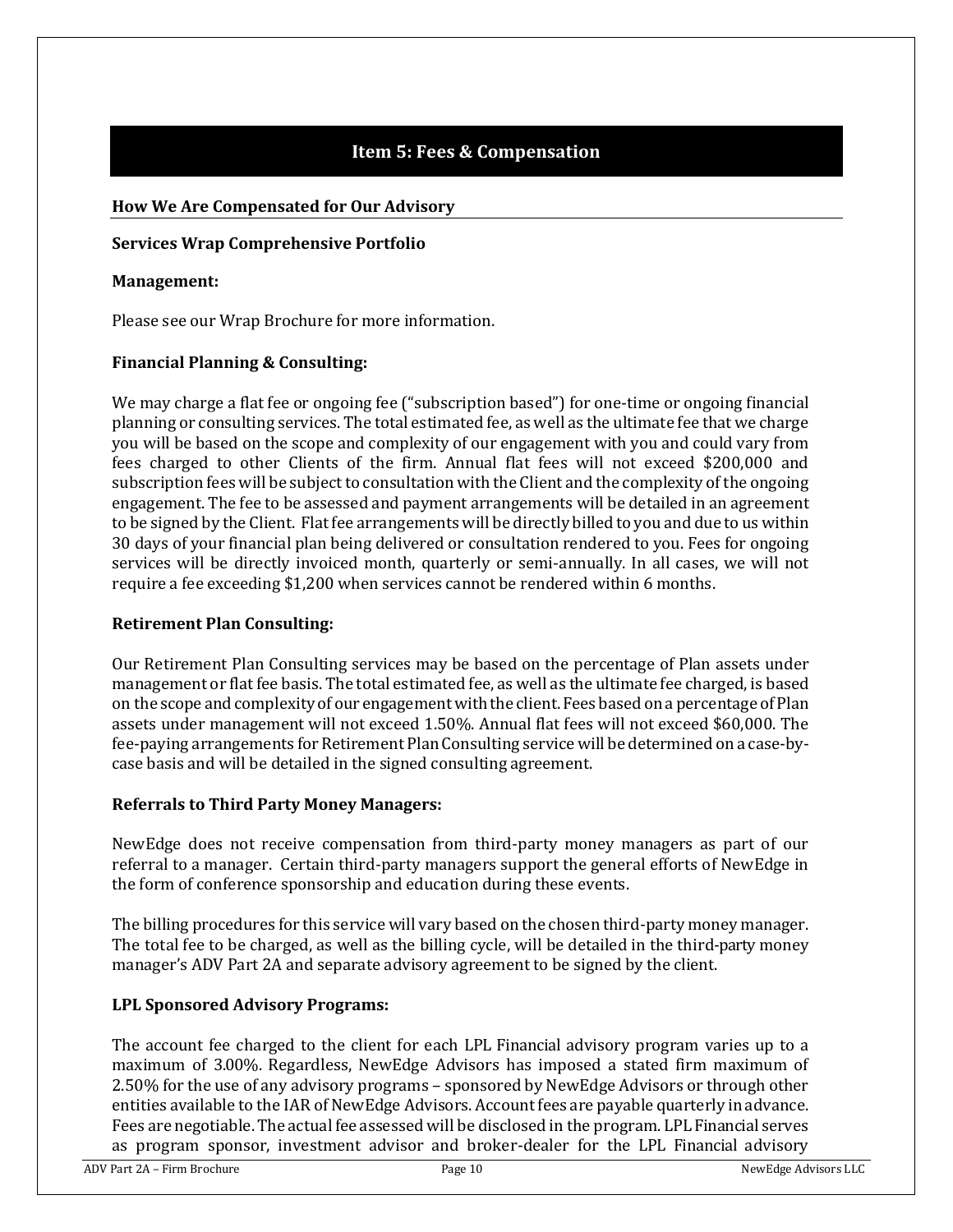programs. Our firm and LPL Financial share in the account fee and other fees associated with program accounts.

#### **Non-Wrap Portfolio Management:**

Non-wrap managed retirement accounts offered through Fidelity via brokerage link accounts and Schwab through Personal Choice Retirement Accounts (PCRA) are held to a maximum fee of 1.25%. All held away management must be executed through FeeX and a maximum fee of 1.25% of account assets will be imposed. FeeX accounts are not eligible to be directly debited for advisory fees. Any advisory fees must be debited from an alternate Fidelity account, as indicated on the NewEdge Advisors Non-Wrap Retirement Investment Advisory Agreement or through [AdvicePay.](https://help.gossgateway.com/en/article/advicepay-overview)

#### **Other Types of Fees & Expenses**

Wrap fee clients will receive our Form ADV, Part 2A, Appendix 1 (the "Wrap Fee Program Brochure"). Wrap fee clients will not incur the transaction costs for trades. More information about this is disclosed in our separate Wrap Fee Program Brochure.

Non-Wrap Clients will incur transaction fees for trades executed by their chosen custodian. These transaction fees are separate from our firm's advisory fees and will be disclosed by the chosen custodian. Clients may also pay holdings charges imposed by the chosen custodian for certain investments, charges imposed directly by a mutual fund, index fund, or exchange traded fund, which shall be disclosed in the fund's prospectus (i.e., fund management fees, initial or deferred sales charges, mutual fund sales loads, 12b-1 fees, surrender charges, variable annuity fees, IRA and qualified retirement plan fees, and other fund expenses), mark-ups and markdowns, spreads paid to market makers, fees for trades executed away from custodian, wire transfer fees and other fees and taxes on brokerage accounts and securities transactions. Our firm does not receive a portion of these fees.

#### **Termination & Refunds**

Either party may terminate our Wrap Comprehensive Portfolio Management service at any time. Upon receipt of your notice of termination, LPL will process a pro-rata refund of the unearned portion of the advisory fees charged in advance at the beginning of the quarter. For Wrap Comprehensive Portfolio Management service provided with Fidelity, Schwab or Raymond James & Associates as the custodian, NewEdge Advisors will process the client refund as may be appropriate.

Financial Planning & Consulting clients may terminate their agreement at any time before the delivery of a financial plan by providing written notice. For purposes of calculating refunds, all work performed by us up to the point of termination shall be calculated at the hourly fee currently in effect. Clients will receive a pro-rata refund of unearned fees based on the time and effort expended by our firm. The termination of ongoing fees under such an agreement will be terminated immediately upon written notification by the Client.

Either party to a Retirement Plan Consulting Agreement may terminate at any time by providing written notice to the other party. Full refunds will only be made in cases where cancellation occurs within 5 business days of signing an agreement. After 5 business days from initial signing, either party must provide the other party 30 days' written notice to terminate billing. Billing will terminate 30 days after receipt of termination notice. Clients will be charged on a pro-rata basis, which considers work completed by our firm on behalf of the client. Clients will incur charges for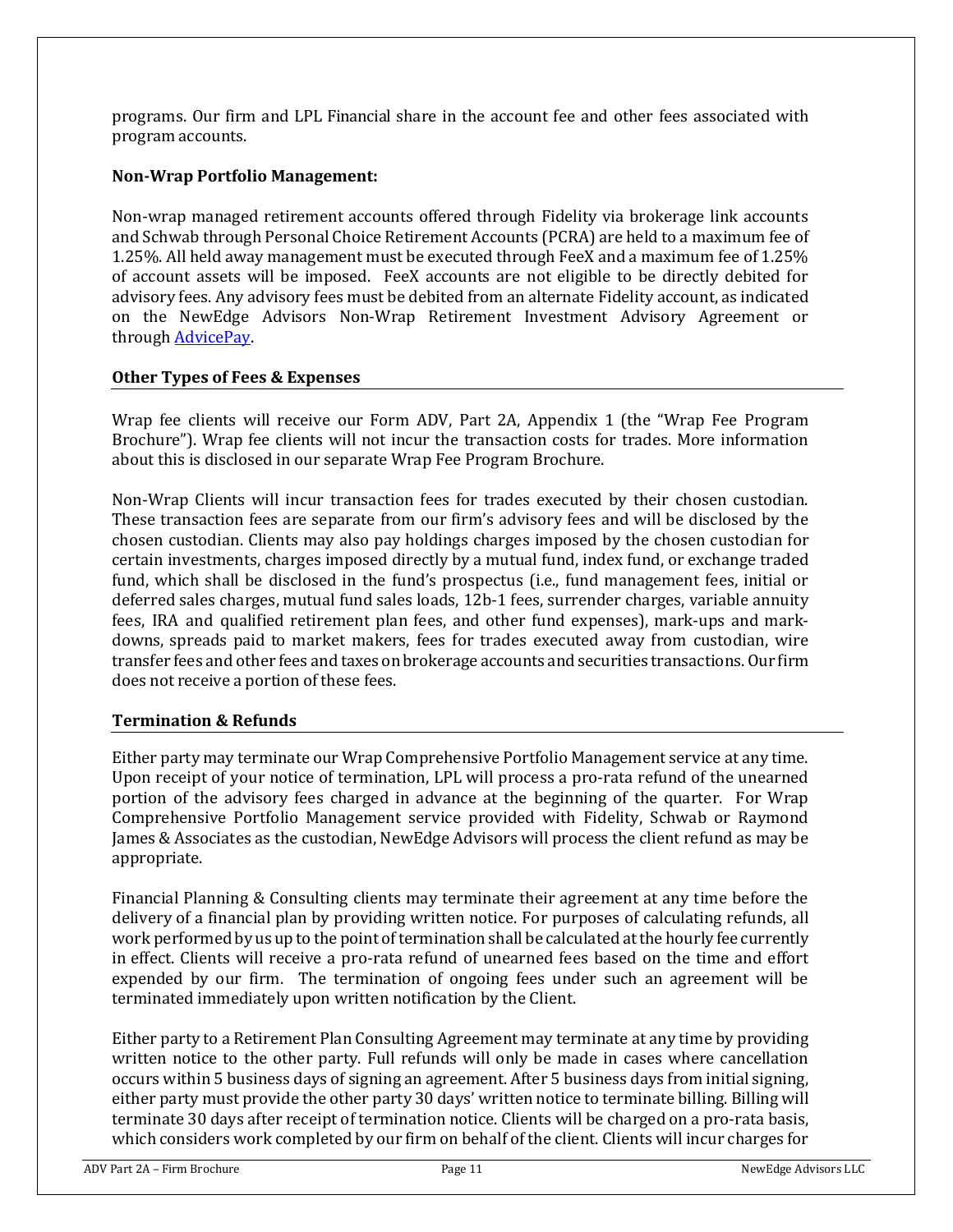bona fide advisory services rendered up to the point of termination (determined as 30 days from receipt of said written notice) and such fees will be due and payable.

#### **Commissionable Securities Sales**

Representatives of our firm may additionally be registered representatives of LPL Financial, LLC, Triad Advisors LLC or NewEdge Securities. Members FINRA/SIPC. As such, they can accept compensation for the sale of securities or other investment products, including distribution or service ("trail") fees from the sale of mutual funds. Clients should be aware that the practice of accepting commissions for the sale of securities presents a conflict of interest and gives our firm and/or our representatives an incentive to recommend investment products based on the compensation received. Our firm generally addresses commissionable sales conflicts that arise when explaining to clients these sales create an incentive to recommend based on the compensation to be earned and/or when recommending commissionable mutual funds, explaining that "no-load" funds are also available. NewEdge Securities and NewEdge Advisors share a common ownership. Through this common ownership, the Firm will have access to proprietary products or services offered by an affiliate. This affiliate receives fees for products or services offered, creating a conflict of interest in that the affiliate will collect fees or trading revenue on offered products or services. For these products or services, the firm will not impose quotas to sell these products or offer any differential compensation for any of the Firm's employees who are also Registered Representatives of NewEdge Securities.

Our firm does not prohibit clients from purchasing recommended investment products through other unaffiliated brokers or agents.

#### **Understanding Mutual Fund Share Class Selection / Mutual Fund and Exchange Traded Fund No Transaction Fee Networks**

Mutual Funds typically offer multiple share classes available for investment based upon certain eligibility and/or purchase requirements. For instance, in addition to the more commonly offered retail mutual fund share classes (typically, Class A, B and C shares), mutual funds may also offer institutional, or advisor share classes (the "lower cost share classes") or other share classes that are designed for purchase in an account enrolled in investment advisory programs. These lower cost share classes usually have a lower expense ratio than other shares classes. In addition, lower cost share classes often do not charge a 12b-1 fee. The Firm will utilize the most appropriate mutual fund share classes for its portfolio allocations available to it. Regardless, clients may still be invested in funds with higher internal expenses when no lower cost share classes for a fund is available at the custodian or the client is not eligible due to investment minimums or other requirements.

Clients, when participating in certain sponsored programs or our wrap portfolio management services, should understand that a transaction charge for mutual fund and exchange traded fund (ETF) purchases and redemptions may occur in accordance with the appropriate custodial agreement. The applicable transaction charge varies depending on the amount of recordkeeping fees received by the custodian / broker-dealer from the mutual fund or ETF and/or whether the sponsor of the mutual fund or ETF participates in a No Transaction Fee (NTF) Network. When an NTF mutual fund or ETF is purchased in a client's account, the NTF fund's sponsor directs a payment to the custodian / broker-dealer on behalf and for the benefit of the client that is used exclusively as a credit to defray the bona fide transaction charge obligations of the client's account. When an NTF fund is sold, the custodian / broker-dealer waives the transaction charge to the investment adviser representative (IAR). Each custodian which provides execution and custodial services to NewEdge Advisors has a version of an NTF fund network specific to them and could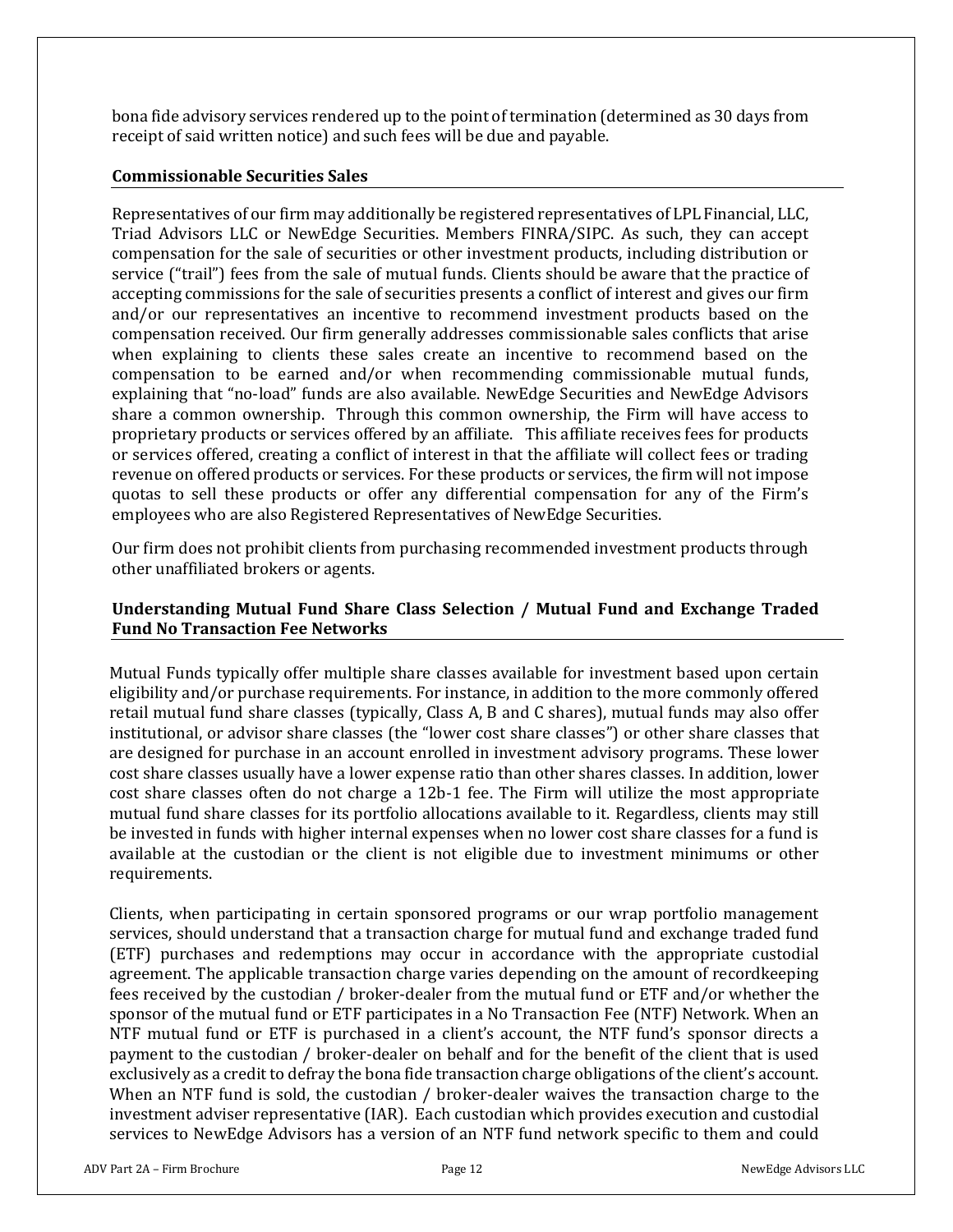#### vary across custodians.

Clients should understand the cost to the IAR of transaction charges may be a factor the IAR considers when selecting securities and determining whether to place transactions in accounts. Specifically, the IAR has a financial incentive to select NTF funds to avoid paying or to lower the transaction charges. While these transaction charges are not passed to the Client, this does create a conflict of interest. Clients should consider this conflict when monitoring the purchase of NTF funds as all such conflicts may have an impact on the investment performance of accounts.

Clients also should be aware that NTF funds may have higher ongoing internal expenses that can be used to offset payments made by sponsors for transaction charge waivers, and this can reduce the investment returns over time relative to other share classes of the same fund.

Certain Funds ("SWM Eligible Funds") in the Strategic Wealth Management (SWM) program contain 12b-1 fees. The list of available mutual funds in SWM is selected by LPL Financial, the program manager. In the SWM program, there are certain SWM Eligible Funds available for each fund family. In certain instances, the best available fund may be a share class containing a 12B-1 fee. The Firm does not receive or accept 12b-1 fees on advisory accounts; any 12b-1 fees generated through these funds will be retained by the custodian.

If the selection of mutual funds is related to any of the NewEdge Advisors proprietary models ("NewEdge Models"), the due diligence and evaluation of share class will be the responsibility of the investment personnel of NewEdge Advisors. If the account is being managed directly by an IAR of NewEdge Advisors, the due diligence and evaluation of share class will be the responsibility of the IAR directly.

## **Item 6: Performance-Based Fees & Side-By-Side Management**

<span id="page-12-1"></span><span id="page-12-0"></span>Our firm does not charge performance-based fees.

## **Item 7: Types of Clients & Account Requirements**

We have the following types of clients:

- Individuals and High Net Worth Individuals;
- Trusts, Estates or Charitable Organizations;
- Pension and Profit-Sharing Plans;
- Corporations, Limited Liability Companies and/or Other Business Types.

LPL Sponsored Advisory Programs have minimum account requirements of \$5,000 to \$250,000 depending upon the chosen program.

We do not impose an account minimum for our Wrap Comprehensive Portfolio Management service.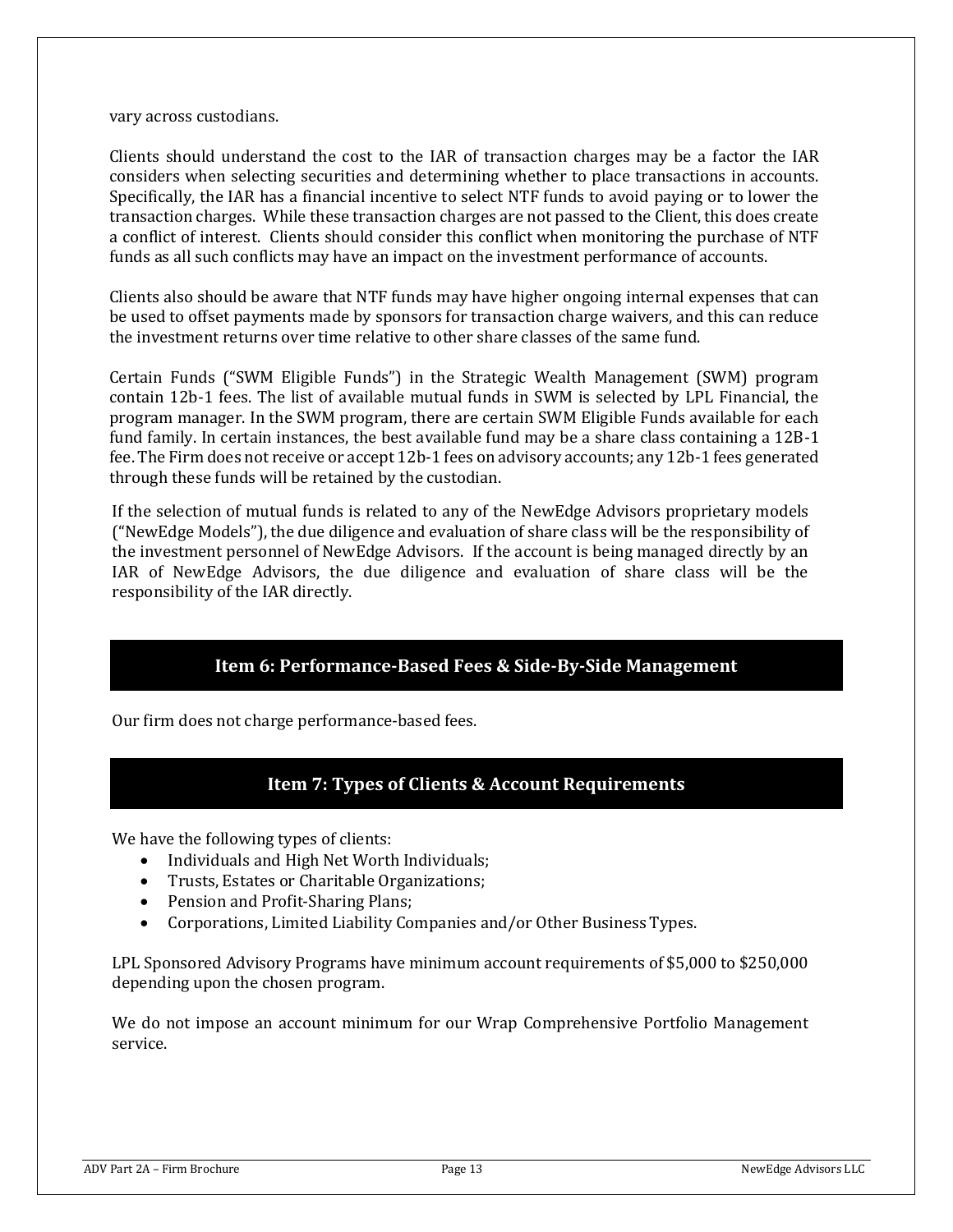# **Item 8: Methods of Analysis, Investment Strategies & Risk of Loss**

<span id="page-13-0"></span>The following methods of analysis and investment strategies may be utilized in formulating our investment advice and/or managing client assets, provided that such methods and/or strategies are appropriate to the needs of the client and consistent with the client's investment objectives, risk tolerance, and time horizons, among other considerations.

#### **General Risks of Owning Securities**

The prices of securities held in client accounts and the income they generate may decline in response to certain events taking place around the world. These include events directly involving the issuers of securities held as underlying assets of mutual funds in a client's account, conditions affecting the general economy, and overall market changes. Other contributing factors include local, regional, or global political, social, or economic instability and governmental or governmental agency responses to economic conditions. Finally, currency, interest rate, and commodity price fluctuations may also affect security prices and income.

The prices of, and the income generated by, most debt securities held by a client's account may be affected by changing interest rates and by changes in the effective maturities and credit ratings of these securities. For example, the prices of debt securities in the client's account generally will decline when interest rates rise and increase when interest rates fall. In addition, falling interest rates may cause an issuer to redeem, "call" or refinance a security before its stated maturity, which may result in our firm having to reinvest the proceeds in lower yielding securities. Longer maturity debt securities generally have higher rates of interest and may be subject to greater price fluctuations than

shorter maturity debt securities. Debt securities are also subject to credit risk, which is the possibility that the credit strength of an issuer will weaken, and/or an issuer of a debt security will fail to make timely payments of principal or interest and the security will go into default.

The guarantee of a security backed by the U.S. Treasury or the full faith and credit of the U.S. government only covers the timely payment of interest and principal when held to maturity. This means that the current market values for these securities will fluctuate with changes in interest rates.

Investments in securities issued by entities based outside the United States may be subject to increased levels of risk described above. Currency fluctuations and controls, different accounting, auditing, financial reporting, disclosure, regulatory and legal standards and practices could also affect investments in securities of foreign issuers. Additional factors may include expropriation, changes in tax policy, greater market volatility, different securities market structures, and higher transaction costs. Finally, various administrative difficulties, such as delays in clearing and settling portfolio transactions, or in receiving payment of dividends can increase risk. Finally, investments in securities issued by entities domiciled in the United States may also be subject to many of theserisks.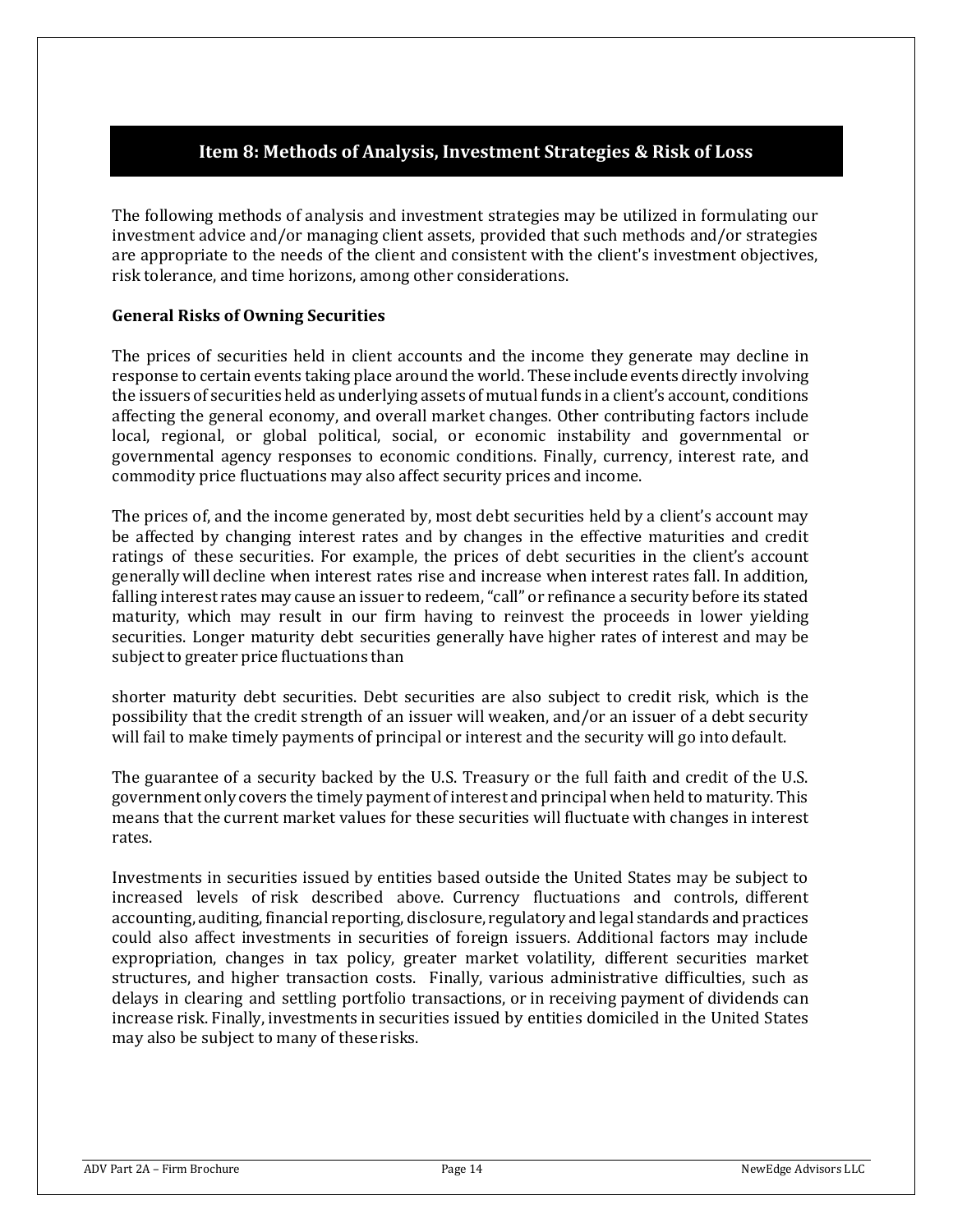#### **Methods of Analysis**

Securities analysis methods rely on the assumption that the companies whose securities are purchased and/or sold, the rating agencies that review these securities, and other publicly available sources of information about these securities, are providing accurate and unbiased data. While our firm is alert to indications that data may be incorrect, there is always a risk that our firm's analysis may be compromised by inaccurate or misleading information.

**Charting:** In this type of technical analysis, we review charts of market and security activity to attempt to identify when the market is moving up or down and to predict when how long the trend may last and when that trend might reverse.

**Cyclical Analysis:** Statistical analysis of specific events occurring at an enough relatively predictable intervals that they can be forecasted into the future. Cyclical analysis asserts that cyclical forces drive price movements in the financial markets. Risks include that cycles may invert or disappear and there is no expectation that this type of analysis will pinpoint turning points, instead be used in conjunction with other methods of analysis.

**Fundamental Analysis:** The analysis of a business's financial statements (usually to analyze the business's assets, liabilities, and earnings), health, and its competitors and markets. When analyzing a stock, futures contract, or currency using fundamental analysis there are two basic approaches one can use: bottom-up analysis and top-down analysis. The terms are used to distinguish such analysis from other types of investment analysis, such as quantitative and technical. Fundamental analysis is performed on historical and present data, but with the goal of making financial forecasts. There are several possible objectives: (a) to conduct a company stock valuation and predict its probable price evolution; (b) to make a projection on its business performance; (c) to evaluate its management and make internal business decisions; (d) and/or to calculate its credit risk.; and (e) to find out the intrinsic value of the share.

When the objective of the analysis is to determine what stock to buy and at what price, there are two basic methodologies investors rely upon: (a) Fundamental analysis maintains that markets may misprice a security in the short run but that the "correct" price will eventually be reached. Profits can be made by purchasing the mispriced security and then waiting for the market to recognize its "mistake" and reprice the security.; and (b) Technical analysis maintains that all information is reflected already in the price of a security. Technical analysts analyze trends and believe that sentiment changes predate and predict trend changes. Investors' emotional responses to price movements lead to recognizable price chart patterns. Technical analysts also analyze historical trends to predict future price movement. Investors can use one or both different but complementary methods for stock picking. This presents a potential risk, as the price of a security can move up or down along with the overall market regardless of the economic and financial factors considered in evaluating the stock.

**Mutual Fund and/or Exchange Traded Fund ("ETF") Analysis:** Analysis of the experience and track record of the manager of the mutual fund or ETF to determine if that manager has demonstrated an ability to invest over a period of time and in different economic conditions. The underlying assets in a mutual fund or ETF are also reviewed in an attempt to determine if there is significant overlap in the underlying investments held in other fund $(s)$  in the Client's portfolio. The funds or ETFs are monitored to determine if they are continuing to follow their stated investment strategy. A risk of mutual fund and/or ETF analysis is that, as in all securities investments, past performance does not guarantee future results. A manager who has been successful may not be able to replicate that success in the future. In addition, as our firm does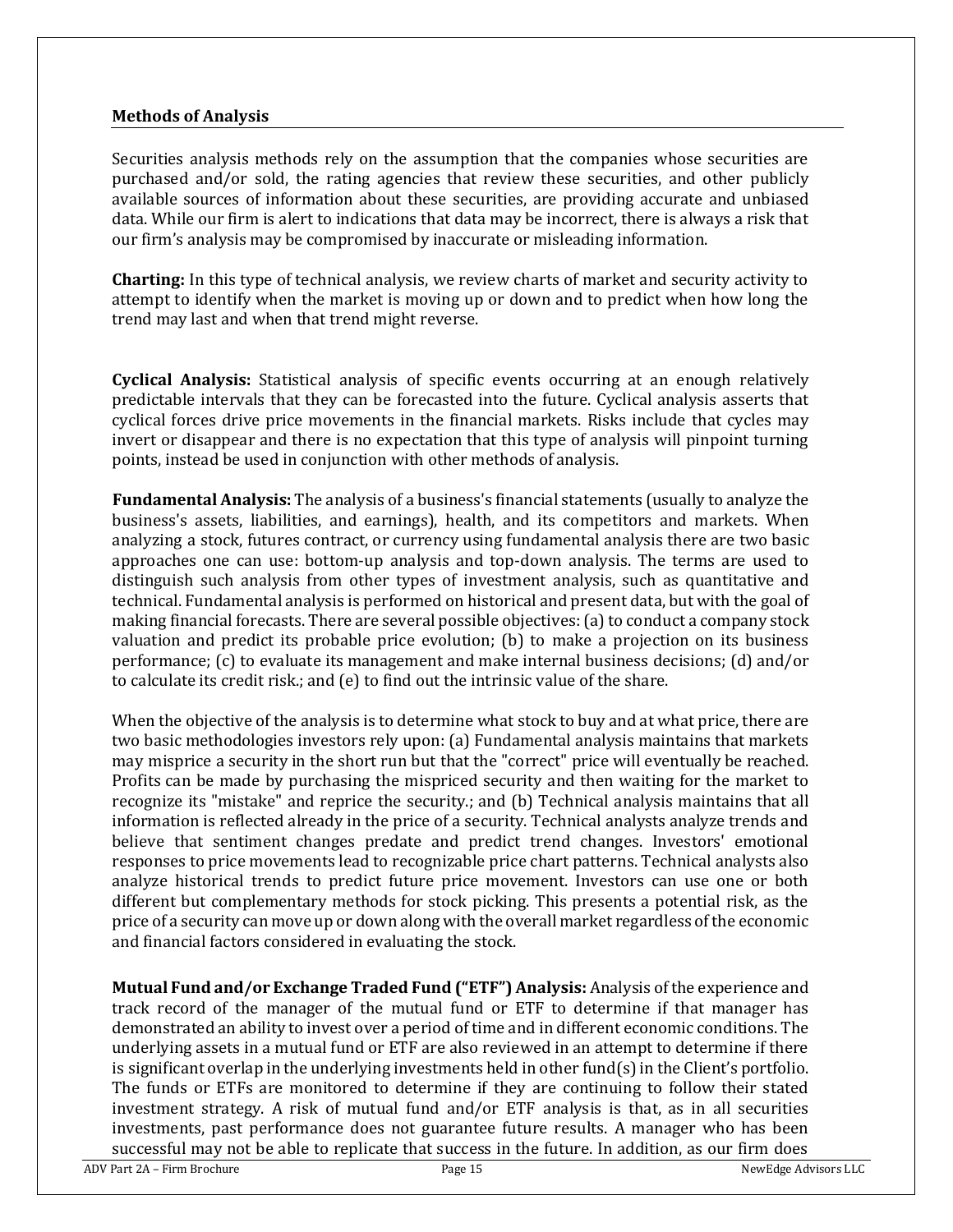not control the underlying investments in a fund or ETF, managers of different funds held by the Client may purchase the same security, increasing the risk to the Client if that security were to fall in value. There is also a risk that a manager may deviate from the stated investment mandate or strategy of the fund or ETF, which could make the holding(s) less suitable for the Client's portfolio.

**Technical Analysis:** A security analysis methodology for forecasting the direction of prices through the study of past market data, primarily price and volume. A fundamental principle of technical analysis is that a market's price reflects all relevant information, so their analysis looks at the history of a security's trading pattern rather than external drivers such as economic, fundamental and news events. Therefore, price action tends to repeat itself due to investors collectively tending toward patterned behavior – hence technical analysis focuses on identifiable trends and conditions. Technical analysts also widely use market indicators of many sorts, some of which are mathematical transformations of price, often including up and down volume, advance/decline data and other inputs. These indicators are used to help assess whether an asset is trending, and if it is, the probability of its direction and of continuation. Technicians also look for relationships between price/volume indices and market indicators. Technical analysis employs models and trading rules based on price and volume transformations, such as the relative strength index, moving averages, regressions, inter-market and intra-market price correlations, business cycles, stock market cycles or, classically, through recognition of chart patterns. Technical analysis is widely used among traders and financial professionals and is very often used by active day traders, market makers and pit traders. The risk associated with this type of analysis is that analysts use subjective judgment to decide which pattern(s) an instrument reflects at a given time and what the interpretation of that pattern should be.

**Third-Party Money Manager Analysis:** The analysis of the experience, investment philosophies, and past performance of independent third-party investment managers to determine if that manager has demonstrated an ability to invest over a period of time and in different economic conditions. Analysis is completed by monitoring the manager's underlying holdings, strategies, concentrations and leverage as part of our overall periodic risk assessment. Additionally, as part of the due-diligence process, the manager's compliance and business enterprise risks are surveyed and reviewed. A risk of investing with a third-party manager who has been successful in the past is that they may not be able to replicate that success in the future. In addition, as our firm does not control the underlying investments in a third-party manager's portfolio, there is also a risk that a manager may deviate from the stated investment mandate or strategy of the portfolio, making it a less suitable investment for clients. Moreover, as our firm does not control the manager's daily business and compliance operations, our firm may be unaware ofthe lack ofinternal controls necessary to prevent business, regulatory or reputational deficiencies.

#### **Investment Strategies & Asset Classes**

**Asset Allocation:** The implementation of an investment strategy that attempts to balance risk versus reward by adjusting the percentage of each asset in an investment portfolio according to the investor's risk tolerance, goals and investment time frame. Asset allocation is based on the principle that different assets perform differently in different market and economic conditions. A fundamental justification for asset allocation is the notion that different asset classes offer returns that are not perfectly correlated, hence diversification reduces the overall risk in terms of the variability of returns for a given level of expected return. Although risk is reduced if correlations are not perfect, it is typically forecast (wholly or in part) based on statistical relationships (like correlation and variance) that existed over some past period. Expectations for return are often derived in the same way.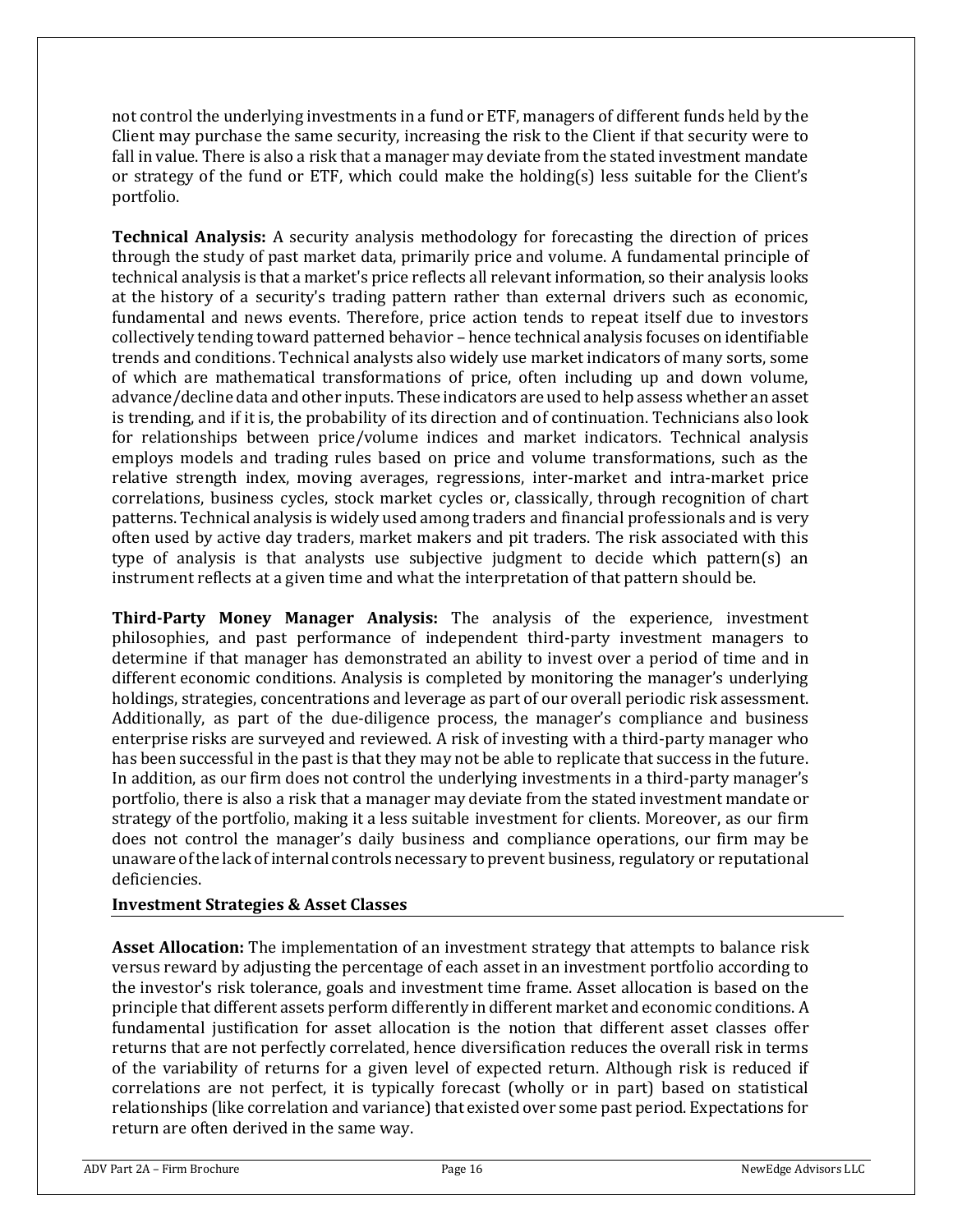An asset class is a group of economic resources sharing similar characteristics, such as riskiness and return. There are many types of assets that may or may not be included in an asset allocation strategy. The "traditional" asset classes are stocks (value, dividend, growth, or sector-specific [or a "blend" of any two or more of the preceding]; large-cap versus mid-cap, small-cap or microcap; domestic, foreign [developed], emerging or frontier markets), bonds (fixed income securities more generally: investment-grade or junk [high-yield]; government or corporate; short-term, intermediate, long- term; domestic, foreign, emerging markets), and cash or cash equivalents. Allocation among these three provides a starting point. Usually included are hybrid instruments such as convertible bonds and preferred stocks, counting as a mixture of bonds and stocks. Other alternative assets that may be considered include: commodities: precious metals, nonferrous metals, agriculture, energy, others.; Commercial or residential real estate (also REITs); Collectibles such as art, coins, or stamps; insurance products (annuity, life settlements, catastrophe bonds, personal life insurance products, etc.); derivatives such as long-short or market neutral strategies, options, collateralized debt, and futures; foreign currency; venture capital; private equity; and/or distressed securities.

There are several types of asset allocation strategies based on investment goals, risk tolerance, time frames and diversification. The most common forms of asset allocation are strategic, dynamic, tactical, and core-satellite.

- Strategic Asset Allocation: The primary goal of a strategic asset allocation is to create an asset mix that seeks to provide the optimal balance between expected risk and return for a long- term investment horizon. Strategic asset allocation strategies are agnostic to economic environments, i.e., they do not change their allocation postures relative to changing market or economic conditions.
- Dynamic Asset Allocation: Dynamic asset allocation is similar to strategic asset allocation in that portfolios are built by allocating to an asset mix that seeks to provide the optimal balance between expected risk and return for a long-term investment horizo[n.](https://en.wikipedia.org/wiki/Asset_allocation#cite_note-idzorek1-3) Like strategic allocation strategies, dynamic strategies largely retain exposure to their original asset classes; however, unlike strategic strategies, dynamic asset allocation portfolios will adjust their postures over time relative to changes in the economic environment.
- Tactical Asset Allocation: Tactical asset allocation is a strategy in which an investor takes a more active approach that tries to position a portfolio into those assets, sectors, or individual stocks that show the most potential for perceived gains. While an original asset mix is formulated much like strategic and dynamic portfolio, tactical strategies are often traded more actively and are free to move entirely in and out of their core asset classes
- Core-Satellite Asset Allocation: Core-Satellite allocation strategies generally contain a 'core' strategic element making up the most significant portion of the portfolio, while applying a dynamic or tactical 'satellite' strategy that makes up a smaller part of the portfolio. In this way, core-satellite allocation strategies are a hybrid of the strategic and dynamic/tactical allocation strategies mentioned above.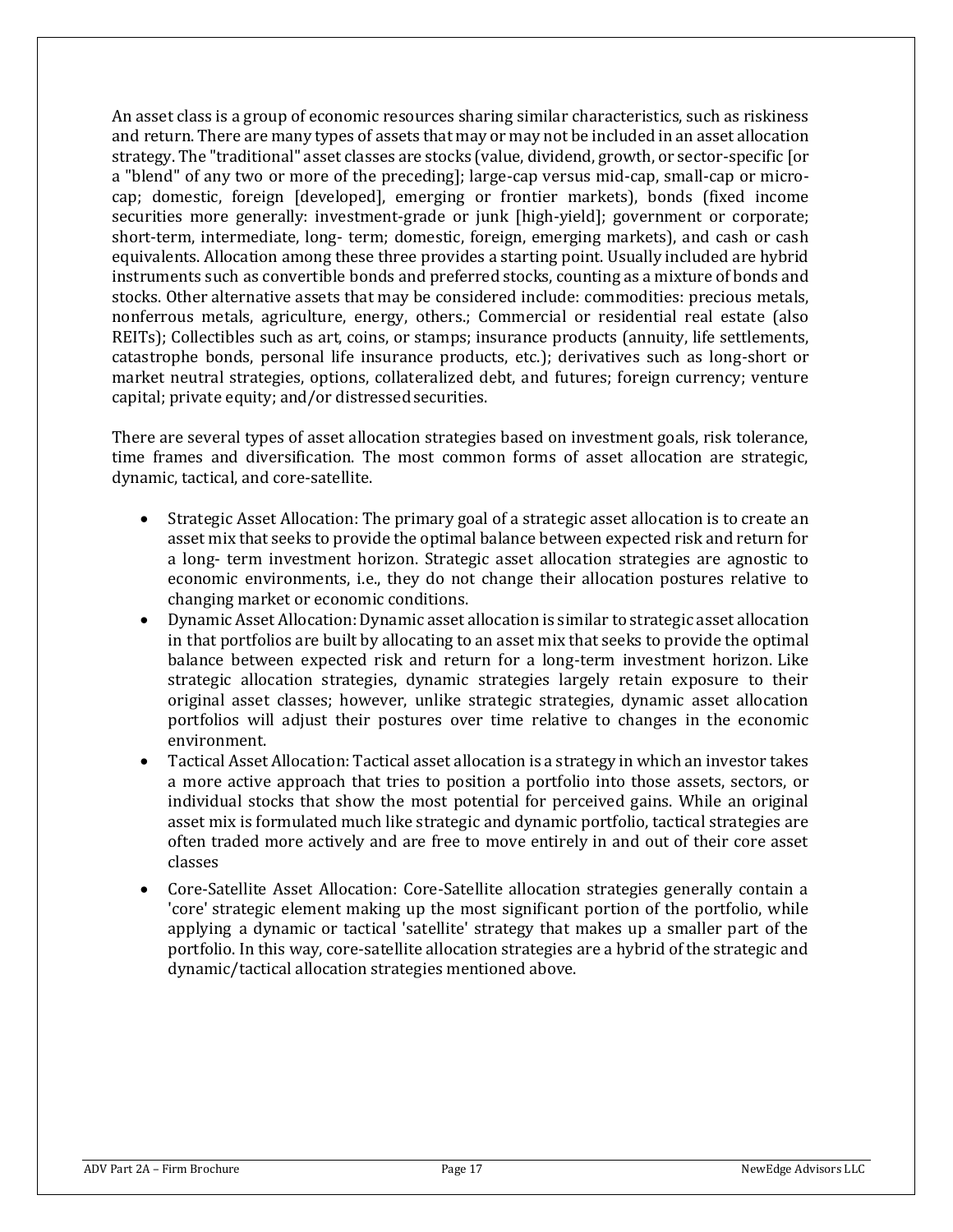**Debt Securities (Bonds)**: Issuers use debt securities to borrow money. Generally, issuers pay investors periodic interest and repay the amount borrowed either periodically during the life of the security and/or at maturity. Alternatively, investors can purchase other debt securities, such as zero-coupon bonds, which do not pay current interest, but rather are priced at a discount from their face values and their values accrete over time to face value at maturity. The market prices of debt securities fluctuate depending on such factors as interest rates, credit quality, and maturity. In general, market prices of debt securities decline when interest rates rise and increase when interest rates fall. Bonds with longer rates of maturity tend to have greater interest rate risks.

Certain additional risk factors relating to debt securities include: (a) When interest rates are declining, investors have to reinvest their interest income and any return of principal, whether scheduled or unscheduled, at lower prevailing rates.; (b) Inflation causes tomorrow's dollar to be worth less than today's; in other words, it reduces the purchasing power of a bond investor's future interest payments and principal, collectively known as "cash flows." Inflation also leads to higher interest rates, which in turn leads to lower bond prices.; (c) Debt securities may be sensitive to economic changes, political and corporate developments, and interest rate changes. Investors can also expect periods of economic change and uncertainty, which can result in increased volatility of market prices and yields of certain debt securities. For example, prices of these securities can be affected by financial contracts held by the issuer or third parties (such as derivatives) relating to the security or other assets or indices. (d) Debt securities may contain redemption or call provisions entitling their issuers to redeem them at a specified price on a date prior to maturity. If an issuer exercises these provisions in a lower interest rate market, the account would have to replace the security with a lower yielding security, resulting in decreased income to investors. Usually, a bond is called at or close to par value. This subjects investors that paid a premium for their bond risk of lost principal. In reality, prices of callable bonds are unlikely to move much above the call price if lower interest rates make the bond likely to be called.; (e) If the issuer of a debt security defaults on its obligations to pay interest or principal or is the subject of bankruptcy proceedings, the account may incur losses or expenses in seeking recovery of amounts owed to it.; (f) There may be little trading in the secondary market for particular debt securities, which may affect adversely the account's ability to value accurately or dispose of such debt securities. Adverse publicity and investor perceptions, whether based on fundamental analysis, may decrease the value and/or liquidity of debt securities.

**Exchange Traded Funds ("ETFs"):** An ETF is a type of Investment Company (usually, an openend fund or unit investment trust) whose primary objective is to achieve the same return as a particular market index. Many ETFs are designed to track an index, so their performance is close to that of an index mutual fund, but they are not exact duplicates. A tracking error, or the difference between the returns of a fund and the returns of the index, can arise due to differences in composition, management fees, expenses, and handling of dividends. ETFs benefit from continuous pricing; they can be bought and sold on a stock exchange throughout the trading day. Because ETFs trade like stocks, you can place orders just like with individual stocks - such as limit orders, good- until-canceled orders, stop loss orders etc. They can also be sold short. Traditional mutual funds are bought and redeemed based on their net asset values ("NAV") at the end of the day. ETFs are bought and sold at the market prices on the exchanges, which resemble the underlying NAV but are independent of it. However, arbitrageurs will ensure that ETF prices are kept very close to the NAV of the underlying securities. Although an investor can buy as few as one share of an ETF, most buy in board lots.

Anything bought in less than a board lot will increase the cost to the investor. Anyone can buy any ETF no matter where in the world it trades. This provides a benefit over mutual funds, which generally can only be bought in the country in which they are registered.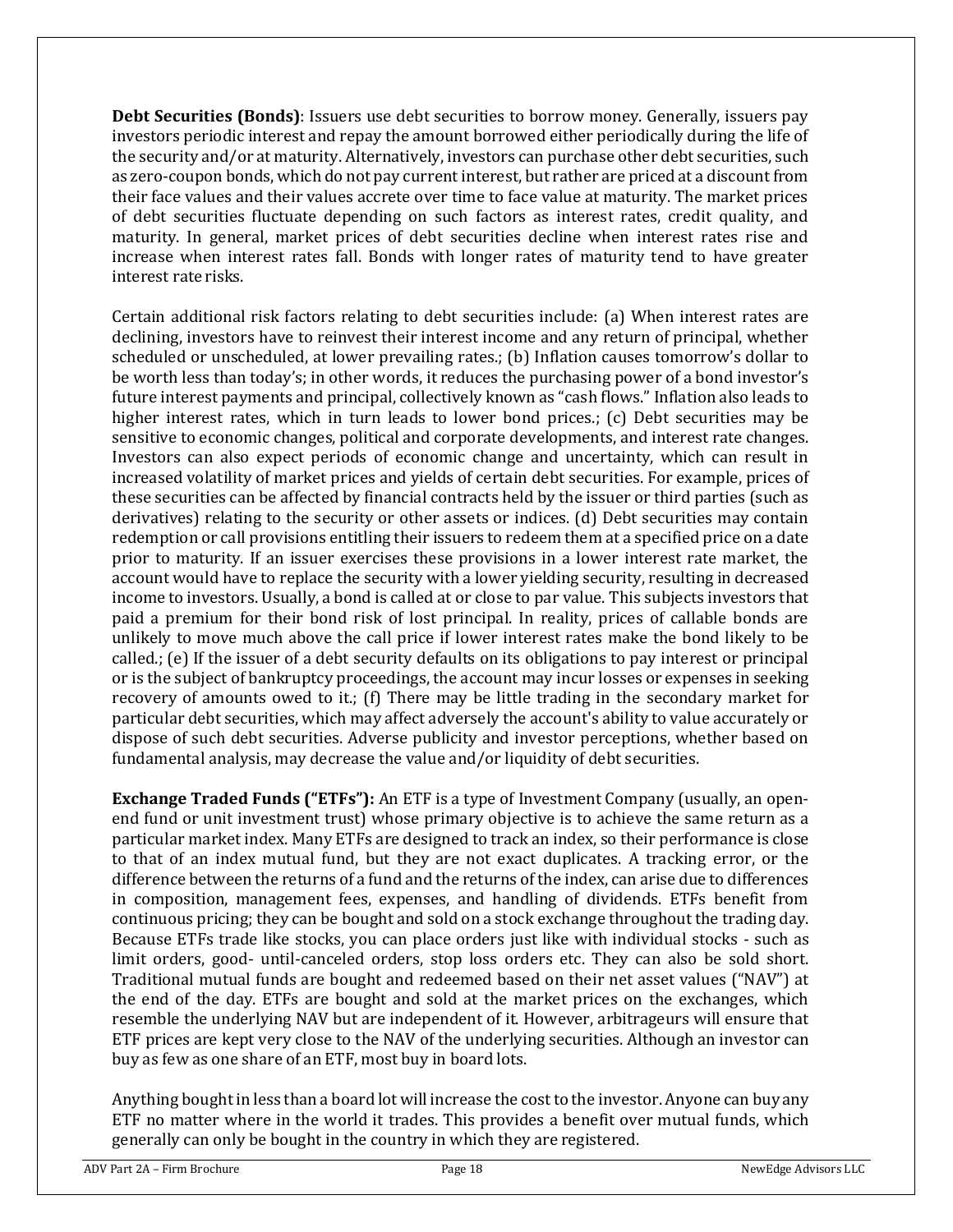One of the main features of ETFs are their low annual fees, especially when compared to traditional mutual funds. The passive nature of index investing, reduced marketing, and distribution and accounting expenses all contribute to the lower fees. However, individual investors must pay a brokerage commission to purchase and sell ETF shares; for those investors who trade frequently, this can significantly increase the cost of investing in ETFs. That said, with the advent of low-cost brokerage fees, small or frequent purchases of ETFs are becoming more cost efficient.

**Fixed Income:** Fixed income is a type of investing or budgeting style for which real return rates or periodic income is received at regular intervals and at reasonably predictable levels. Fixedincome investors are typically retired individuals who rely on their investments to provide a regular, stable income stream. This demographic tends to invest heavily in fixed-income investments because of the reliable returns they offer. Fixed-income investors who live on set amounts of periodically paid income face the risk of inflation eroding their spending power.

Some examples of fixed-income investments include treasuries, money market instruments, corporate bonds, asset-backed securities, municipal bonds and international bonds. The primary risk associated with fixed-income investments is the borrower defaulting on his payment. Other considerations include exchange rate risk for international bonds and interest rate risk for longer- dated securities. The most common type of fixed-income security is a bond. Bonds are issued by federal governments, local municipalities, and major corporations. Fixed-income securities are recommended for investors seeking a diverse portfolio; however, the percentage of the portfolio dedicated to fixed income depends on your own personal investment style. There is also an opportunity to diversify the fixed-income component of a portfolio. Riskier fixedincome products, such as junk bonds and longer-dated products, should comprise a lower percentage of your portfolio.

The interest payment on fixed-income securities is considered regular income and is determined based on the creditworthiness of the borrower and current market rates. In general, bonds and fixed- income securities with longer-dated maturities pay a higher rate, also referred to as the coupon rate, because they are considered riskier. The longer the security is on the market, the more time it has to lose its value and/or default. At the end of the bond term, or at bond maturity, the borrower returns the amount borrowed, also referred to as the principal or par value.

**Individual Stocks**: A common stock is a security that represents ownership in a corporation. Holders of common stock exercise control by electing a board of directors and voting on corporate policy. Investing in individual common stocks provides us with more control of what you are invested in and when that investment is made. Having the ability to decide when to buy or sell helps us time the taking of gains or losses. Common stocks, however, bear a greater amount of riskwhen compared to certificate of deposits, preferred stock and bonds. It is typically more difficult to achieve diversification when investing in individual common stocks. Additionally, common stockholders are on the bottom of the priority ladder for ownership structure; if a company goes bankrupt, the common stockholders do not receive their money until the creditors and preferred shareholders have received their respective share of the leftover assets.

**Long-Term Purchases:** Our firm may buy securities for your account and hold them for a relatively long time (more than a year) in anticipation that the security's value will appreciate over a long horizon. The risk of this strategy is that our firm could miss out on potential shortterm gains that could have been profitable to your account, or it's possible that the security's value may decline sharply before our firm decides to sell.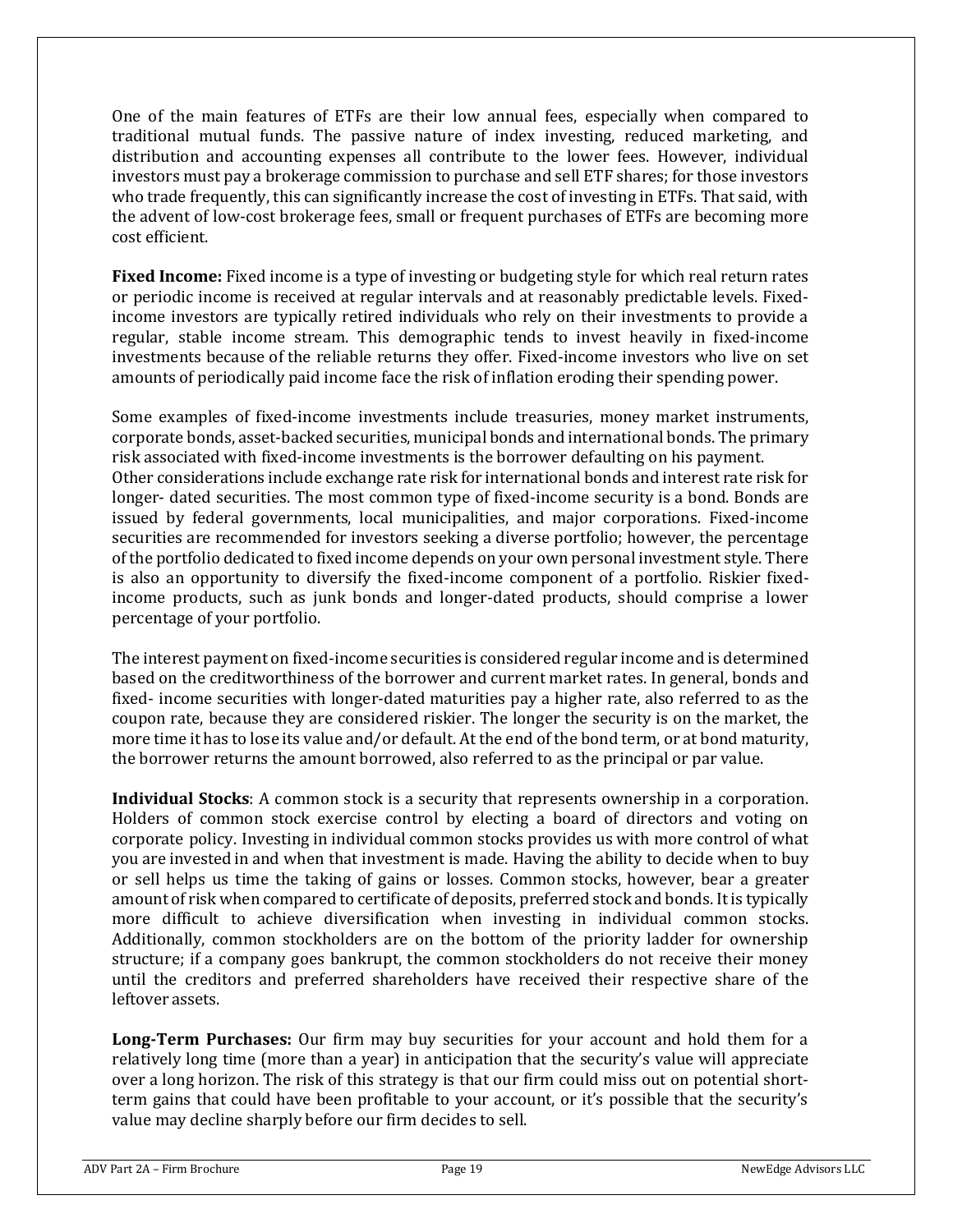**Margin Transactions:** Our firm may purchase stocks, mutual funds, and/or other securities for your portfolio with money borrowed from your brokerage account. This allows you to purchase more stock than you would be able to with your available cash and allows us to purchase stock without selling other holdings. Margin accounts and transactions are risky and not necessarily appropriate for every client. The potential risks associated with these transactions are (1) You can lose more funds than are deposited into the margin account; (2) the forced sale of securities or other assets in your account; (3) the sale of securities or other assets without contacting you; and (4) you may not be entitled to choose which securities or other assets in your account(s) are liquidated or sold to meet a margin call.

**Mutual Funds**: A mutual fund is a company that pools money from many investors and invests the money in a variety of differing security types based the objectives of the fund. The portfolio of the fund consists of the combined holdings it owns. Each share represents an investor's proportionate ownership of the fund's holdings and the income those holdings generate. The price that investors pay for mutual fund shares is the fund's per share net asset value ("NAV") plus any shareholder fees that the fund imposes at the time of purchase (such as sales loads). Investors typically cannot ascertain the exact make-up of a fund's portfolio at any given time, nor can they directly influence which securities the fund manager buys and sells or the timing of those trades. With an individual stock, investors can obtain real-time (or close to real-time) pricing information with relative ease by checking financial websites or by calling a broker or your investment adviser. Investors can also monitor how a stock's price changes from hour to hour—or even second to second. By contrast, with a mutual fund, the price at which an investor purchases or redeems shares will typically depend on the fund's NAV, which is calculated daily after market close.

The benefits of investing through mutual funds include: (a) Mutual funds are professionally managed by an investment adviser who researches, selects, and monitors the performance of the securities purchased by the fund; (b) Mutual funds typically have the benefit of diversification, which is an investing strategy that generally sums up as "Don't put all your eggs in one basket." Spreading investments across a wide range of companies and industry sectors can help lower the risk if a company or sector fails. Some investors find it easier to achieve diversification through ownership of mutual funds rather than through ownership of individual stocks or bonds.; (c) Some mutual funds accommodate investors who do not have a lot of money to invest by setting relatively low dollar amounts for initial purchases, subsequent monthly purchases, or both.; and (d) At any time, mutual fund investors can readily redeem their shares at the current NAV, less any fees and charges assessed on redemption.

Mutual funds also have features some investors might view as disadvantages:(a) Investors must pay sales charges, annual fees, and other expenses regardless of how the fund performs. Depending on the timing of their investment, investors may also have to pay taxes on any capital gains distribution they receive. This includes instances where the fund went on to perform poorly after purchasing shares.; (b) Investors typically cannot ascertain the exact make-up of a fund's portfolio at any given time, nor can they directly influence which securities the fund manager buys and sells or the timing of those trades.; and (c) With an individual stock, investors can obtain real-time (or close to real-time) pricing information with relative ease by checking financial websites or by calling a broker or your investment adviser. Investors can also monitor how a stock's price changes from hour to hour—or even second to second. By contrast, with a mutual fund, the price at which an investor purchases or redeems shares will typically depend on the fund's NAV, which the fund might not calculate until many hours after the investor placed the order. In general, mutual funds must calculate their NAV at least once every business day, typically after the major U.S. exchanges close.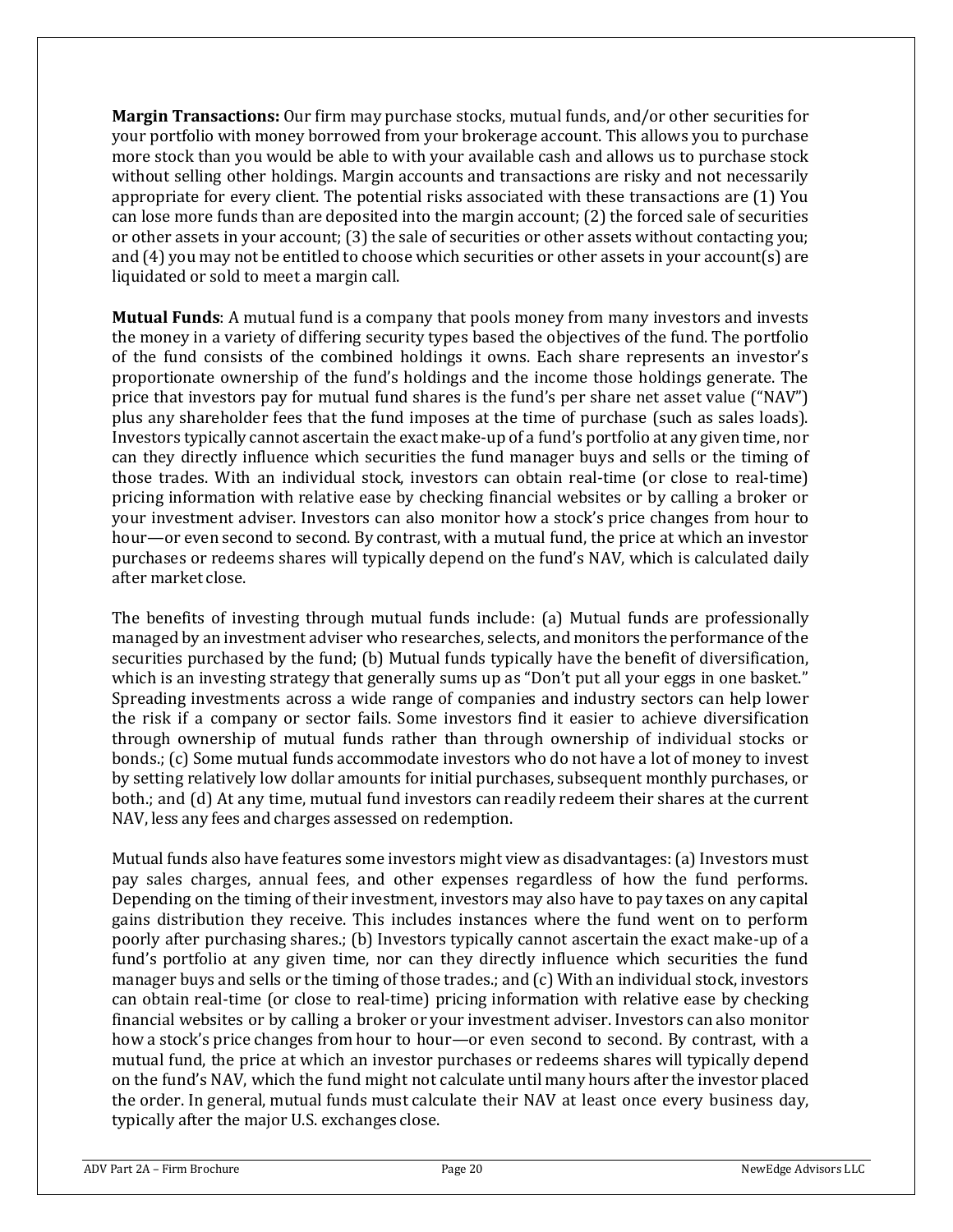When investors buy and hold an individual stock or bond, the investor must pay income tax each year on the dividends or interest the investor receives. However, the investor will not have to pay any capital gains tax until the investor sells and makes a profit. Mutual funds are different. When an investor buys and holds mutual fund shares, the investor will owe income tax on any ordinary dividends in the year the investor receives or reinvests them. Moreover, in addition to owing taxes on any personal capital gains when the investor sells shares, the investor may have to pay taxes each year on the fund's capital gains. That is because the law requires mutual funds to distribute capital gains to shareholders if they sell securities for a profit and cannot use losses to offset thesegains.

**Options:** An option is a financial derivative that represents a contract sold by one party (the option writer) to another party (the option holder). The contract offers the buyer the right, but not the obligation, to buy (call) or sell (put) a security or other financial asset at an agreed-upon price (the strike price) during a certain period of time or on a specific date (exercise date). Options are extremely versatile securities. Traders use options to speculate, which is a relatively risky practice, while hedgers use options to reduce the risk of holding an asset. In terms of speculation, option buyers and writers have conflicting views regarding the outlook on the performance of an

*Call Option:* Call options give the option to buy at certain price, so the buyer would want the stock to go up. Conversely, the option writer needs to provide the underlying shares if the stock's market price exceeds the strike due to the contractual obligation. An option writer who sells a call option believes that the underlying stock's price will drop relative to the option's strike price during the life of the option, as that is how he will reap maximum profit. This is exactly the opposite outlook of the option buyer. The buyer believes that the underlying stock will rise; if this happens, the buyer will be able to acquire the stock for a lower price and then sell it for a profit. However, if the underlying stock does not close above the strike price on the expiration date, the option buyer would lose the premium paid for the call option.

*Put Option:* Put options give the option to sell at a certain price, so the buyer would wantthe stock to go down. The opposite is true for put option writers. For example, a put option buyer is bearish on the underlying stock and believes its market price will fall below the specified strike price on or before a specified date. On the other hand, an option writer who shorts a put option believes the underlying stock's price will increase about a specified price on or before the expiration date. If the underlying stock's price closes above the specified strike price on the expiration date, the put option writer's maximum profit is achieved. Conversely, a put option holder would only benefit from a fall in the underlying stock's price below the strike price. If the underlying stock's price falls below the strike price, the put option writer is obligated to purchase shares of the underlying stock at the strike price.

The potential risks associated with these transactions are that (1) all options expire. The closer the option gets to expiration, the quicker the premium in the option deteriorates; and (2) Prices can move very quickly. Depending on factors such as time until expiration and the relationship of the stock price to the option's strike price, small movements in a stock can translate into big movements in the underlying options.

**Short-Term Purchases:** When utilizing this strategy, our firm may also purchase securities with the idea of selling them within a relatively short time (typically a year or less). Our firm do this in an attempt to take advantage of conditions that our firm believe will soon result in a price swing in the securities our firm purchase. The potential risk associated with this investment strategy is associated with the currency or exchange rate. Currency or exchange rate risk is a form of risk that arises from the change in price of one currency against another. The constant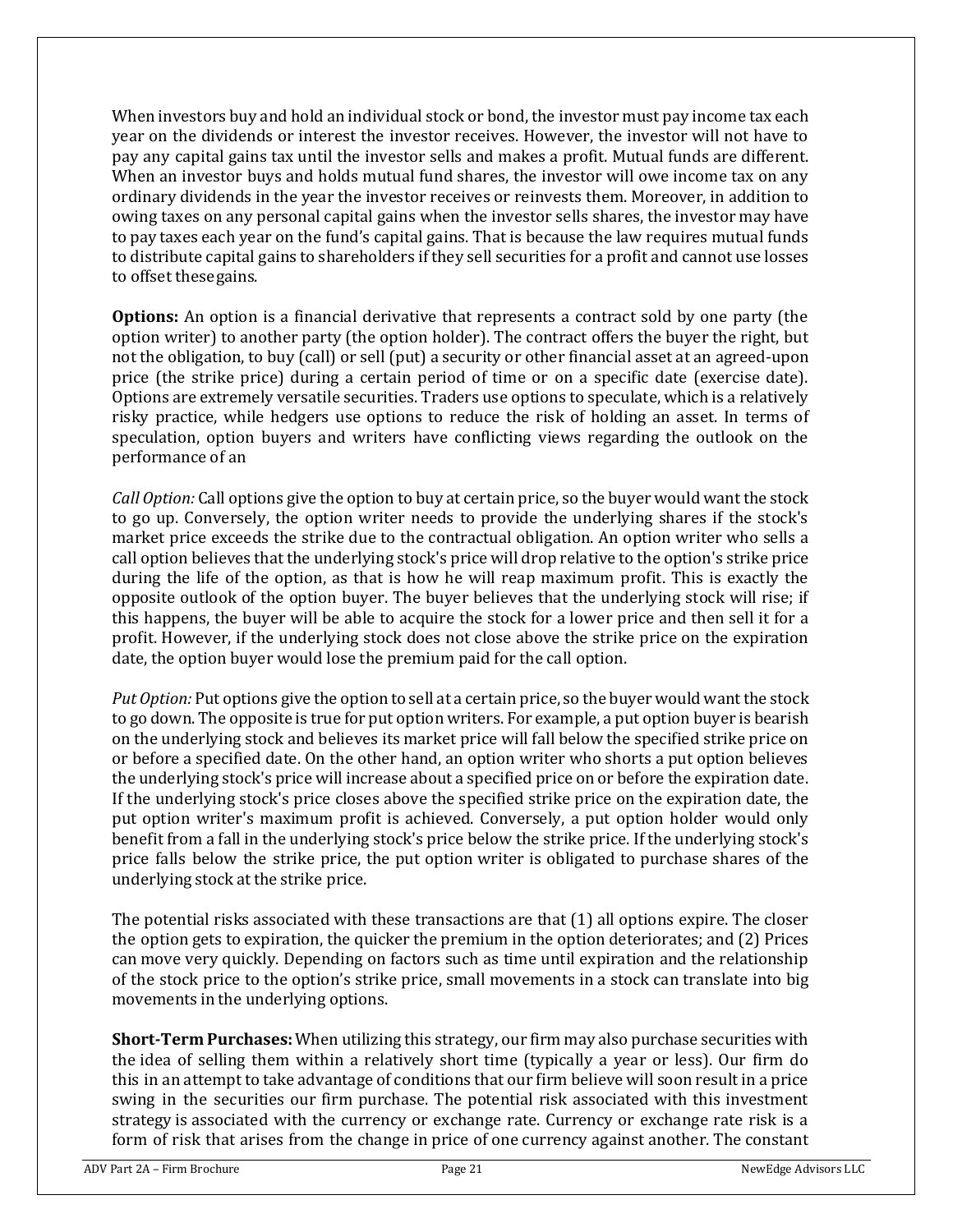fluctuations in the foreign currency in which an investment is denominated vis-à-vis one's home currency may add risk to the value of a security. Currency risk is greater for shorter term investments, which do not have time to level off like longer term foreign investments.

**Short Sales:** A short sale is a transaction in which an investor sells borrowed securities in anticipation of a price decline and is required to return an equal number of shares at some point in the future. These transactions have several risks that make it highly unsuitable for the notice investor. This strategy has a slanted payoff ratio in that the maximum gain (which would occur if the shorted stock was to plunge to zero) is limited, but the maximum loss is theoretically infinite (since stocks can in theory go up infinitely in price). The following risks should be considered: (1) In addition to trading commissions, other costs with short selling include that of borrowing the security to short it, as well as interest payable on the margin account that holds the shorted security. (2) The short seller is responsible for making dividend payments on the shorted stock to the entity from whom the stock has been borrowed. (3) Stocks with very high short interest may occasionally surge in price. This usually happens when there is a positive development in the stock, which forces short sellers to buy the shares back to close their short positions. Heavily shorted stocks are also susceptible to "buy-ins," which occur when a broker closes out short positions inadifficult-to-borrow stock whose lenders are demanding it back. (4) Regulators may impose bans on short sales in a specific sector or even in the broad market to avoid panic and unwarranted selling pressure. Such actions can cause a spike in stock prices, forcing the short seller to cover short positions at huge losses. (5) Unlike the "buy-and-hold" investor who can afford to wait for an investment to work out, the short seller does not have the luxury of time because of the many costs and risks associated with short selling. Timing is everything when it comes to shorting. (5) Short selling should only be undertaken by experienced traders who have the discipline to cut a losing short position, rather than add to it hoping that it will eventually work out.

**Trading:** Our firm could purchase securities with the idea of selling them very quickly (typically within 30 days or less). Our firm does this to take advantage of our predictions of brief price swings. Trading involves risk that may not be suitable for every investor and may involve a high volume of trading activity. Each trade generates a commission and the total daily commission on such a high volume of trading can be considerable. Active trading accounts should be considered speculative in nature with the objective being to generate short-term profits. This activity may result in the loss of more than 100% of an investment.

#### **Risk of Loss**

Investing in securities involves risk of loss that clients should be prepared to bear. While the stock market may increase, and your account(s) could enjoy a gain, it is also possible that the stock market may decrease, and your account(s) could suffer a loss. In addition, the methods of analysis, investment strategies and assets classes may have the following associated risks:

**Capital Risk:** Capital risk is one of the most basic, fundamental risks of investing; it is the risk that you may lose 100% of your money. All investments carry some form of risk and the loss of capital is generally a risk for any investment instrument.

**Economic Risk:** The prevailing economic environment is important to the health of all businesses. Some companies, however, are more sensitive to changes in the domestic or global economy than others. These types of companies are often referred to as cyclical businesses. Countries in which a large portion of businesses are in cyclical industries are thus also very economically sensitive and carry a higher amount of economic risk. If an investment is issued by a party located in a country that experiences wide swings from an economic standpoint or in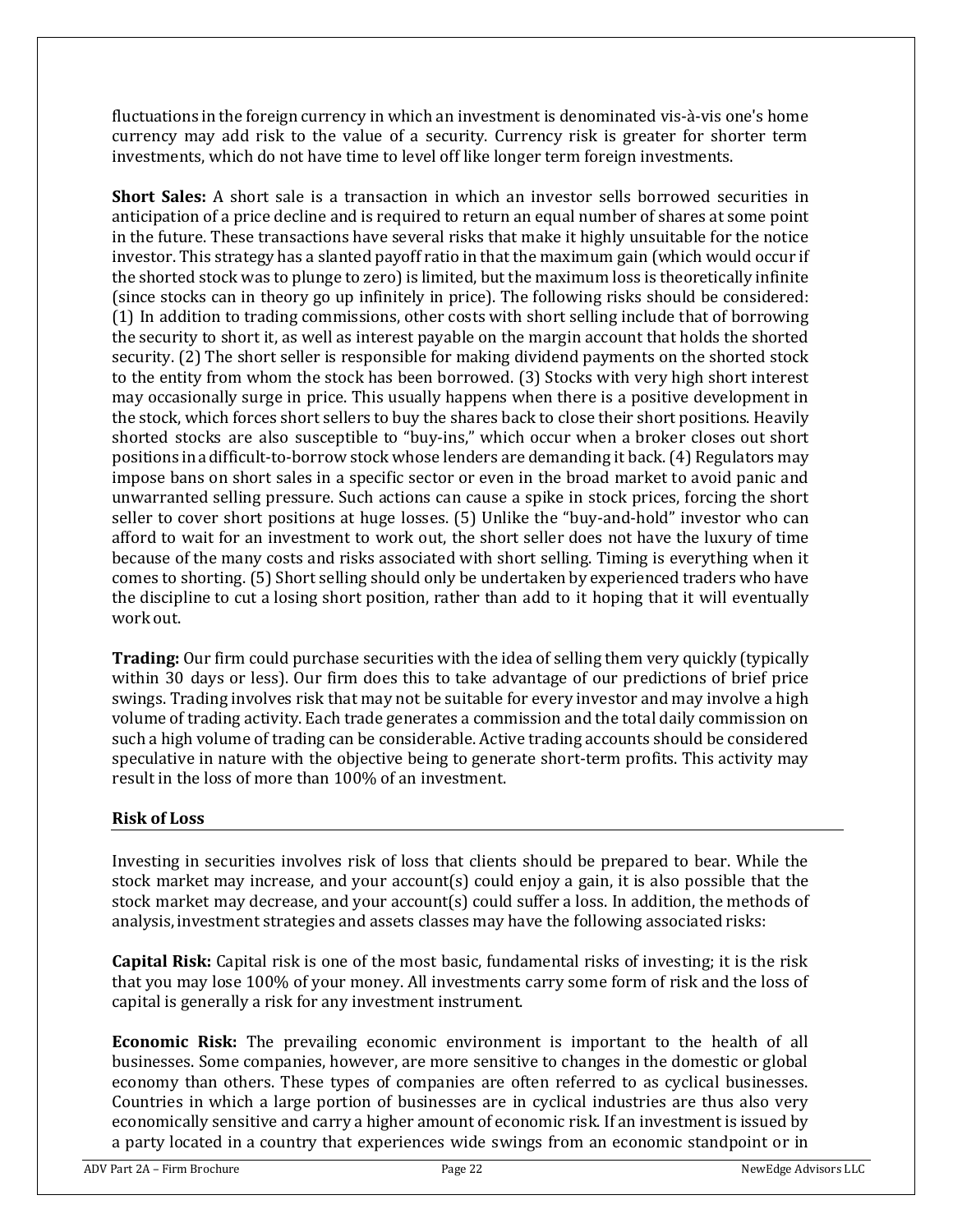situations where certain elements of an investment instrument are hinged on dealings in such countries, the investment instrument will generally be subject to a higher level of economic risk.

**Financial Risk:** Financial risk is represented by internal disruptions within an investment or the issuer of an investment that can lead to unfavorable performance of the investment. Examples of financial risk can be found in cases like Enron or many of the dot com companies that were caught up in a period of extraordinary market valuations that were not based on solid financial footings of the companies.

**Fixed Income Securities Risk:** Typically, the values of fixed-income securities change inversely with prevailing interest rates. Therefore, a fundamental risk of fixed-income securities is interest rate risk, which is the risk that their value will generally decline as prevailing interest rates rise, which may cause your account value to likewise decrease, and vice versa. How specific fixed income securities may react to changes in interest rates will depend on the specific characteristics of each security. Fixed-income securities are also subject to credit risk, prepayment risk, valuation risk, and liquidity risk. Credit risk is the chance that a bond issuer will fail to pay interest and principal in a timely manner, or that negative perceptions of the issuer's ability to make such payments will cause the price of a bond to decline.

**Inflation Risk**: Inflation risk involves the concern that in the future, your investment or proceeds from your investment will not be worth what they are today. Throughout time, the prices of resources and end-user products generally increase and thus, the same general goods and products today will likely be more expensive in the future. The longer an investment is held, the greater the chance that the proceeds from that investment will be worth less in the future than what they are today. Said another way, a dollar tomorrow will likely get you less than what it can today.

Interest Rate Risk: Certain investments involve the payment of a fixed or variable rate of interest to the investment holder. Once an investor has acquired or has acquired the rights to an investment that pays a rate (fixed or variable) of interest, changes in overall interest rates in the market will affect the value of the interest-paying investment(s) they hold. In general, changes in prevailing interest rates in the market will have an inverse relationship to the value of existing, interest paying investments. In other words, as interest rates move up, the value of an instrument paying a rate (fixed or variable) of interest will go down. The reverse is generally true aswell.

**Legal/Regulatory Risk:** Certain investments or the issuers of investments may be affected by changes in state or federal laws or in the prevailing regulatory framework under which the investment instrument or its issuer is regulated. Changes in the regulatory environment or tax laws can affect the performance of certain investments or issuers of those investments and thus, can have a negative impact on the overall performance of such investments.

**Liquidity Risk:** Certain assets may not be readily converted into cash or may have a very limited market in which they trade. Thus, you may experience the risk that your investment or assets within your investment may not be able to be liquidated quickly, thus, extending the period of time by which you may receive the proceeds from your investment. Liquidity risk can also result in unfavorable pricing when exiting (i.e. not being able to quickly get out of an investment before the price drops significantly) a particular investment and therefore, can have a negative impact on investment returns.

**Manager Risk:** There is always the possibility poor security selection will cause your investments to underperform relative to benchmarks or other funds with a similar investment objective.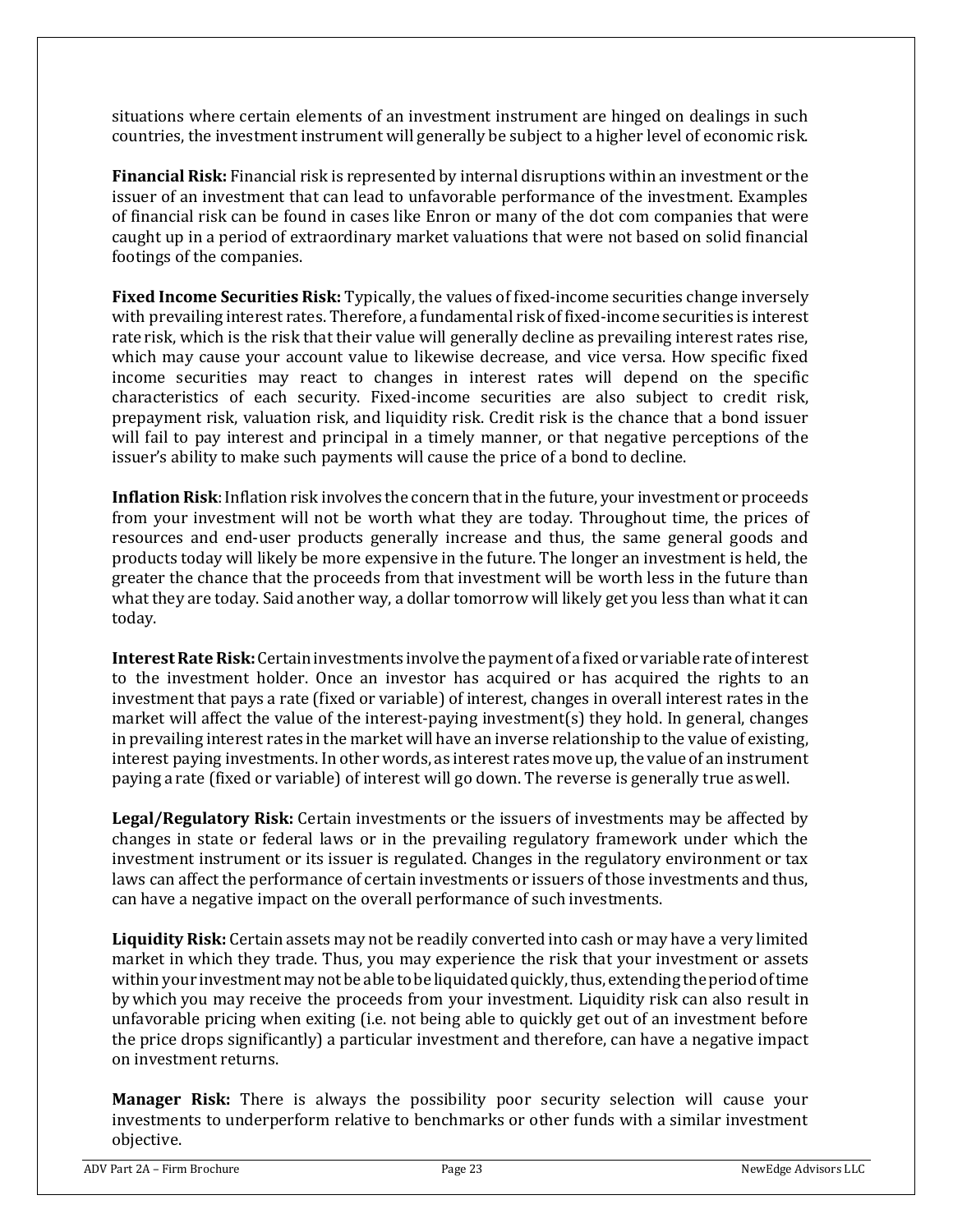**Market Risk:** The value of your portfolio may decrease if the value of an individual company or multiple companies in the portfolio decreases or if our belief about a company's intrinsic worth is incorrect. Further, regardless of how well individual companies perform, the value of your portfolio could also decrease if there are deteriorating economic or market conditions. It is important to understand that the value of your investment may fall, sometimes sharply, in response to changes in the market, and you could lose money. Investment risks include price risk as may be observed by a drop in a security's price due to company specific events (e.g. earnings disappointment or downgrade in the rating of a bond) or general market risk (e.g. such as a "bear" market when stock values fall in general). For fixed-income securities, a period of rising interest rates could erode the value of a bond since bond values generally fall as bond yields go up. Past performance is not a guarantee of future returns.

**Past Performance:** Charting and technical analysis are often used interchangeably. Technical analysis generally attempts to forecast an investment's future potential by analyzing its past performance and other related statistics. In particular, technical analysis often involves an evaluation of historical pricing and volume of a particular security for the purpose of forecasting where future price and volume figures may go. As with any investment analysis method, technical analysis runs the risk of not knowing the future and thus, investors should realize that even the most diligent and thorough technical analysis cannot predict or guarantee the future performance of any particular investment instrument or issuer thereof.

#### **Description of Material, Significant or UnusualRisks**

We generally invest client's cash balances in money market funds, FDIC Insured Certificates of Deposit, high-grade commercial paper and/or government backed debt instruments. Ultimately, we try to achieve the highest return on our client's cash balances through relatively low-risk conservative investments. In most cases, at least a partial cash balance will be maintained in a money market account so that our firm may debit advisory fees for our services related to Comprehensive Portfolio Management as applicable.

## **Item 9: Disciplinary Information**

<span id="page-23-0"></span>We are required to disclose any legal or disciplinary events that are material to a client's or prospective client's evaluation of our advisory business or the integrity of our management.

Effictive November 1, 2021Mid Atlantic Financial Management, Inc. was merged with and into GWM Advisors, LLC, with GWM Advisors, LLC changing its legal name to NewEdge Advisors, LLC. The disclosure set forth below pertains to Mid Atlantic Financial Management, Inc., and is being disclosed herein since NewEdge Advisors, LLC is the legal successor in interest to Mid Atlantic Financial Management, Inc.

In 2018, the Mid Atlantic Financial Management, Inc. was contacted by the staff of the U.S. Securities & Exchange Commission regarding MAFM's earlier disclosures and practices related to the selection of mutual fund share classes that paid Rule 12b-1 distribution fees when a lower cost share class that did not pay 12b-1 fees was available. MAFM cooperated fully with the SEC staff regarding its inquiry respecting those matters and, on September 30, 2019, the Firm entered into a settlement with the SEC.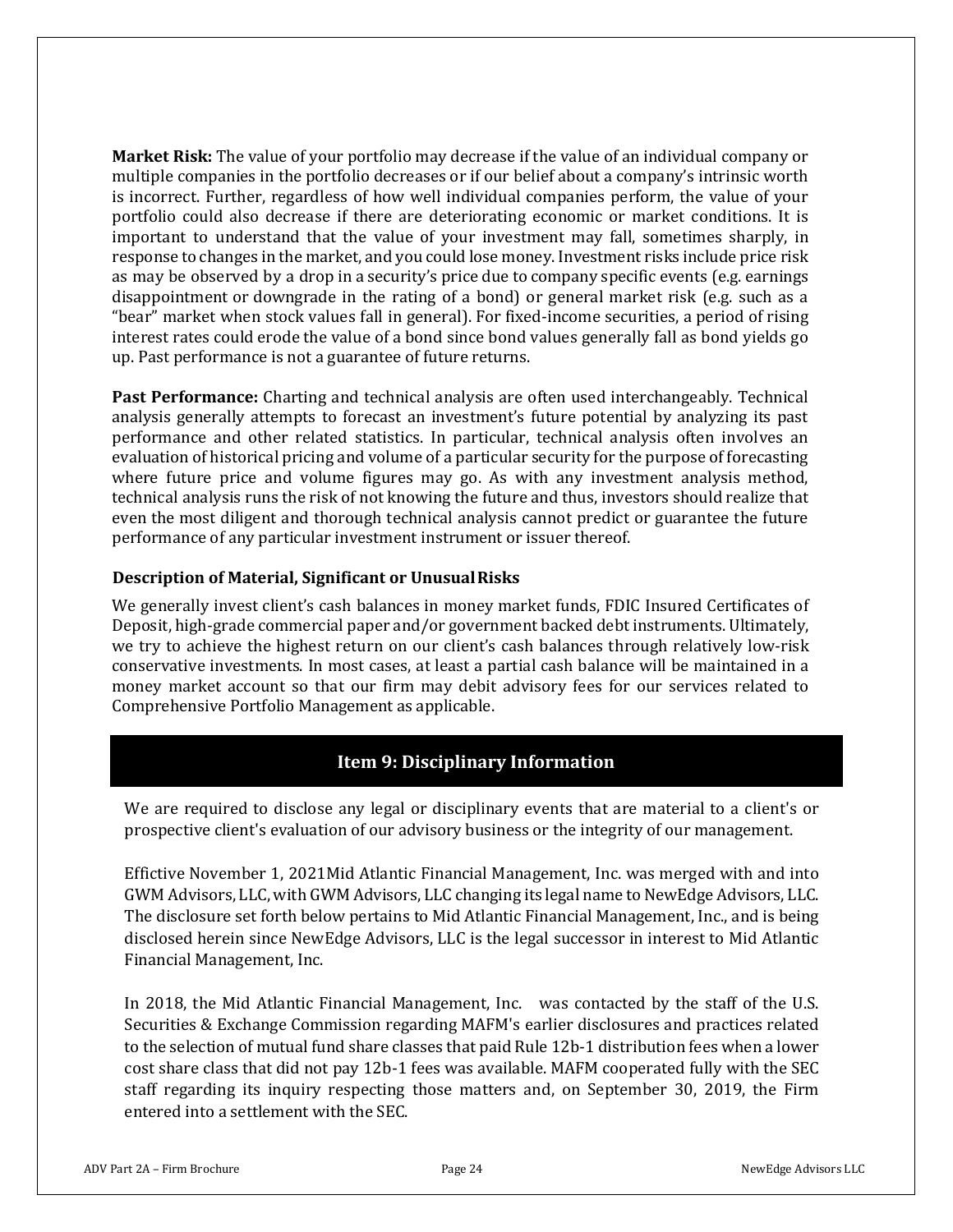Under the settlement, MAFM, without admitting or denying any violation or wrongdoing, consented to findings related to alleged breaches of fiduciary duty and inadequate disclosures in connection with MAFM's mutual fund share class selection practices and the fees it received. The settled administrative order states that, at times during the relevant period, MAFM purchased, recommended, or held for advisory clients mutual fund share classes that charged 12b-1 fees instead of lower-cost share classes of the same funds for which the clients were eligible. The settled order also states that MAFM received 12b-1 fees in connection with these investments that MAFM failed to disclose in its form ADV or otherwise. Further, the order states that MAFM breached its duty to seek best execution for certain clients by investing them in mutual fund share classes that paid 12b-1 fees rather than lower-cost share classes, and that MAFM failed to adopt and implement written compliance policies and procedures reasonably designed to prevent violations of the Advisers Act and the rules thereunder in connection with its mutual fund share class selection practices. As a result of the alleged conduct, the Commission found that MAFM willfully violated sections 206(2) and 206(4) of the Advisers Act and rule 206(4)-7 thereunder.

The order provides that MAFM shall cease and desist from committing or causing future violations, is censured, and will pay disgorgement of \$900,069, together with prejudgment interest and a civil money penalty in the amount of \$300,000 MAFM also agreed to certain undertakings under the settlement. In determining to accept MAFM's settlement offer, the Commission considered other remedial acts promptly undertaken by MAFM and the cooperation afforded the SEC staff by the Firm.

MAFM has paid the civil money penalty and distributed disgorged funds to impacted clients. MAFM also has implemented operational and policies and procedures changes that it believes are reasonably designed to prevent future violations.

# **Item 10: Other Financial Industry Activities & Affiliations**

<span id="page-24-0"></span>Representatives of our firm may also be registered representatives of LPL Financial, Triad Advisors or NewEdge Securities, Inc., members FINRA/SIPC and licensed insurance agents/brokers. As such, they may offer products and receive normal and customary commissions as a result of these transactions. A conflict of interest may arise as these commissionable securities sales may create an incentive to recommend products based on the compensation they may earn and may not necessarily be in the best interests of the client. NewEdge Securities, Inc. shares common ownership of with the Firm. Additional conflicts of interest exist in directing business to NewEdge Securities, Inc. as compensation received will increase the profit of the Holding Company of both entities.

Please see Item 4 above for more information about the selection of third-party money managers. The compensation paid to our firm by third party managers may vary, and thus, creates a conflict of interest in recommending a manager who shares a larger portion of its advisory fees over another manager. Prior to referring clients to third party advisors, our firm will follow the due diligence procedures detailed in Item 4 of this document. A potential conflict of interest in utilizing third party advisors may be an incentive to us in selecting an advisor over another in the form of fees or services. In order to minimize this conflict our firm will make our recommendations/selections in the best interest of our clients.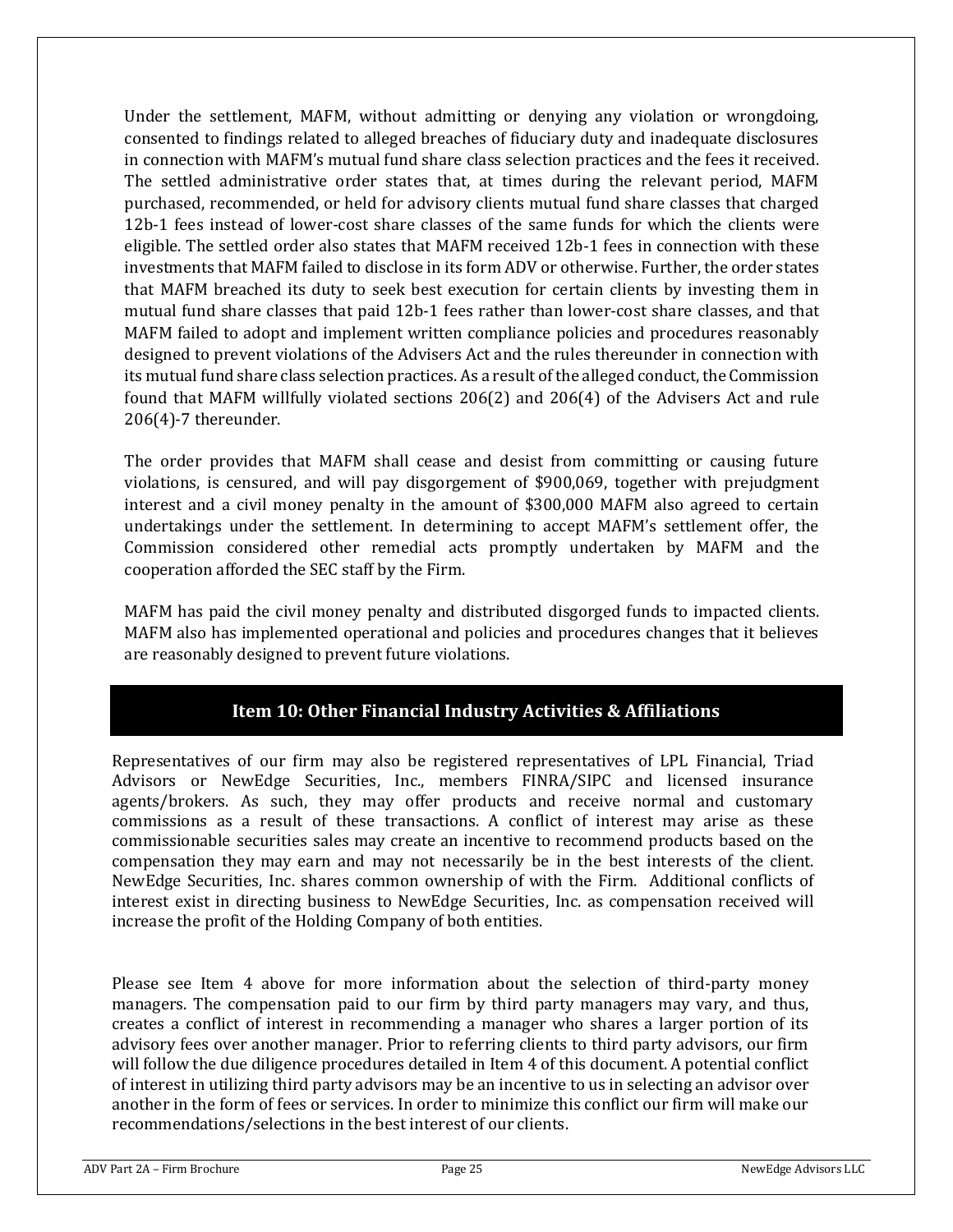## **Item 11: Code of Ethics, Participation, or Interest in Client Transactions & Personal Trading**

<span id="page-25-0"></span>We recognize that the personal investment transactions of members and employees of our firm demand the application of a high Code of Ethics and require that all such transactions be carried out in a way that does not endanger the interest of any client. At the same time, we believe that if investment goals are similar for clients and for members and employees of our firm, it is logical and even desirable that there be common ownership of somesecurities.

Therefore, in order to prevent conflicts of interest, we have in place a set of procedures (including a pre- clearing procedure) with respect to transactions effected by the officers and employees for their personal accounts2. In order to monitor compliance with our personal trading policy, we have a quarterly securities transaction reporting system for all our associates.

Furthermore, our firm has established a Code of Ethics which applies to all our associated persons. An investment adviser is considered a fiduciary. As a fiduciary, it is always an investment adviser's responsibility to provide fair and full disclosure of all material facts and to act solely in the best interest of each of our clients. We have a fiduciary duty to all clients. Our fiduciary duty is considered the core underlying principle for our Code of Ethics which also includes Insider Trading and Personal Securities Transactions Policies and Procedures. We always require all of our supervised persons to conduct business with the highest level of ethical standards and to comply with all federal and state securities laws. Upon employment or affiliation and at least annually thereafter, all supervised persons will sign an acknowledgement that they have read, understand, and agree to comply with our Code of Ethics. Our firm and supervised persons must conduct business in an honest, ethical, and fair manner and avoid all circumstances that might negatively affect or appear to affect our duty of complete loyalty to all clients. This disclosure is provided to give all clients a summary of our Code of Ethics.

If a client or a potential client wishes to review our Code of Ethics in its entirety, a copy will be provided promptly upon request.

Neither our firm nor a related person recommends to clients, or buys or sells for client accounts, securities in which our firm or a related person has a material financial interest.

Related persons of our firm may buy or sell securities and other investments that are also recommended to clients. In order to minimize this conflict of interest, our related persons will place client interests ahead of their own interests and adhere to our firm's Code of Ethics.

<sup>&</sup>lt;sup>2</sup> For purposes of the policy, our associate's personal account generally includes any account (a) in the name of our associate, his/her spouse, his/her minor children, or other dependents residing in the same household, (b) for which our associate is a trustee or executor, or (c) which our associate controls, including our client accounts which our associate controls and/or a member of his/her household has a direct or indirect beneficial interestin.

Likewise, related persons of our firm may buy or sell securities for themselves at or about the same time they buy or sell the same securities for client accounts. In order to minimize this conflict of interest, our related persons will place client interests ahead of their own interests and adhere to our firm's Code of Ethics, a copy of which is available upon request. Further, our related persons will refrain from buying or selling the same securities prior to buying or selling for our clients in the same day. If related persons' accounts are included in a block trade, our related persons will always trade personal accounts last.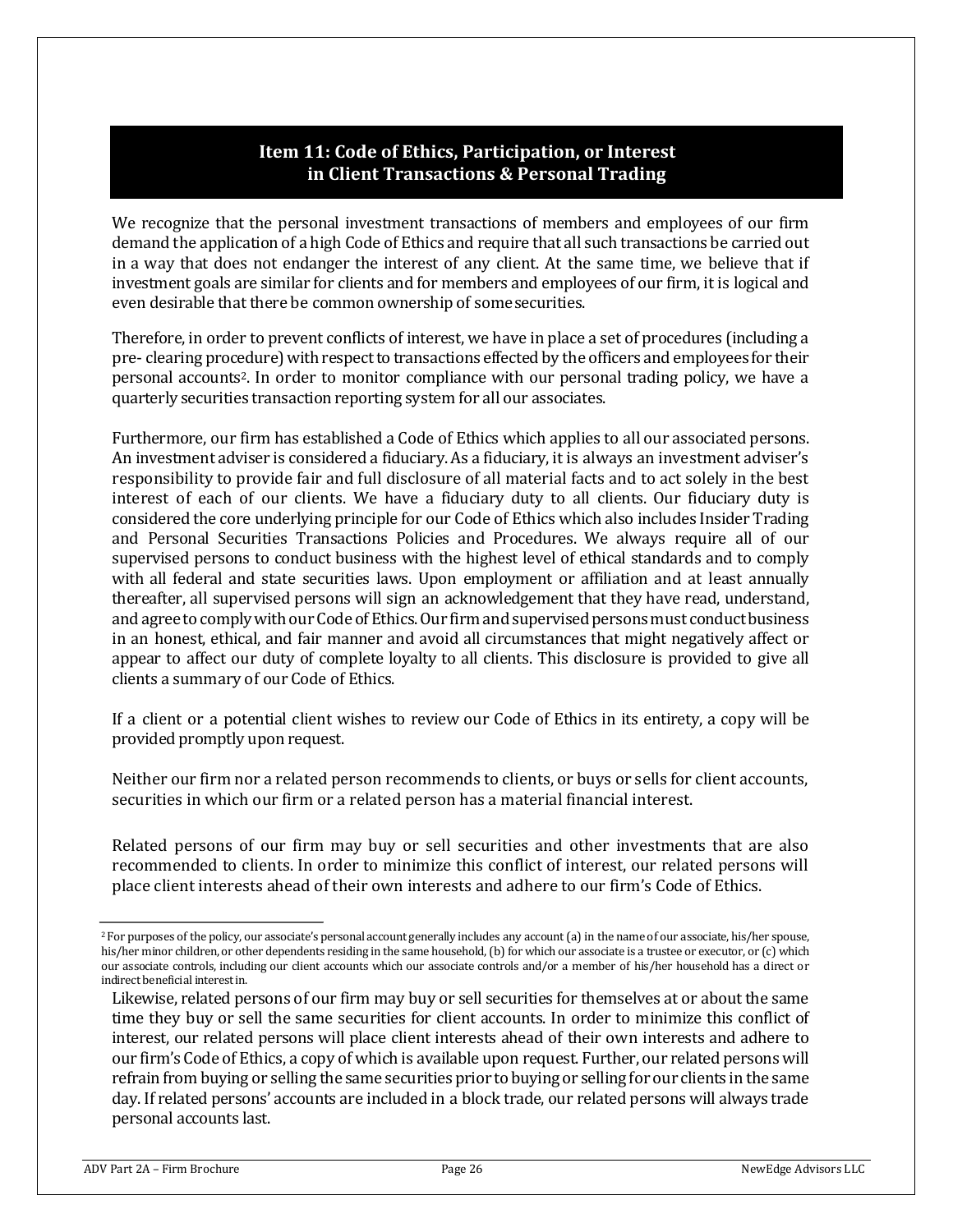## **Item 12: Brokerage Practices**

#### <span id="page-26-0"></span>**Selecting a Brokerage Firm**

We seek to recommend a custodian/broker who will hold your assets and execute transactions on terms that are overall most advantageous when compared to other available providers and their services. We consider a wide range of factors, including, among others, these:

- Timeliness of execution
- Timeliness and accuracy of trade confirmations
- Research services provided
- Ability to provide investment ideas
- Execution facilitation services provided
- Record keeping services provided
- Custody services provided
- Frequency and correction of trading errors
- Ability to access a variety of market venues
- Expertise as it relates to specific securities
- Financial condition
- Business reputation
- Quality of services

Our firm may recommend that clients custody accounts with LPL Financial LLC ("LPL"), member FINRA/SIPC, Raymond James and Associates, Inc. ("Raymond James"), Schwab Advisor Services division of Charles Schwab & Co., Inc. ("Schwab") and/or Fidelity Brokerage Services LLC ("Fidelity"). Clients are advised that they are under no obligation to implement our recommendations and may choose a broker-dealer at their discretion. Clients may pay commissions or fees that are higher or lower than those that may be obtained from elsewhere for similar services.

Our firm does not receive soft dollars generated by client securities transactions. The term "soft dollars" refers to funds which are generated by client trades "commission rebates or credits" being used by our firm to purchase products or services (such as research and enhanced brokerage services) from or through the broker-dealers whom our firm engages to execute securities transactions. In addition, neither our firm nor our related person(s) have authority to determine, without specific client consent, the broker-dealer to be used in any securities transaction or the commission rate to be paid.

ADV Part 2A – Firm Brochure **Page 27** Page 27 **NewEdge Advisors LLC** Our firm, however, does receive some "eligible" products and services under safe harbor as determined under the Securities and Exchange Act, Section 28(e). These products and services include: national, regional or investment adviser specific educational events organized and/or sponsored by LPL Financial, Schwab, Raymond James or Fidelity; professional compliance; legal and business consulting; publications and conferences on practice management; information technology; business succession; employee benefits providers; human capital consultants; insurance; and marketing. In addition, these firms may make available, arrange and/or pay vendors for these types of services rendered to our firm by independent third parties. They may discount or waive fees it would otherwise charge for some of these services or pay all or a part of the fees of a third-party providing these services to our firm. While, as a fiduciary, our firm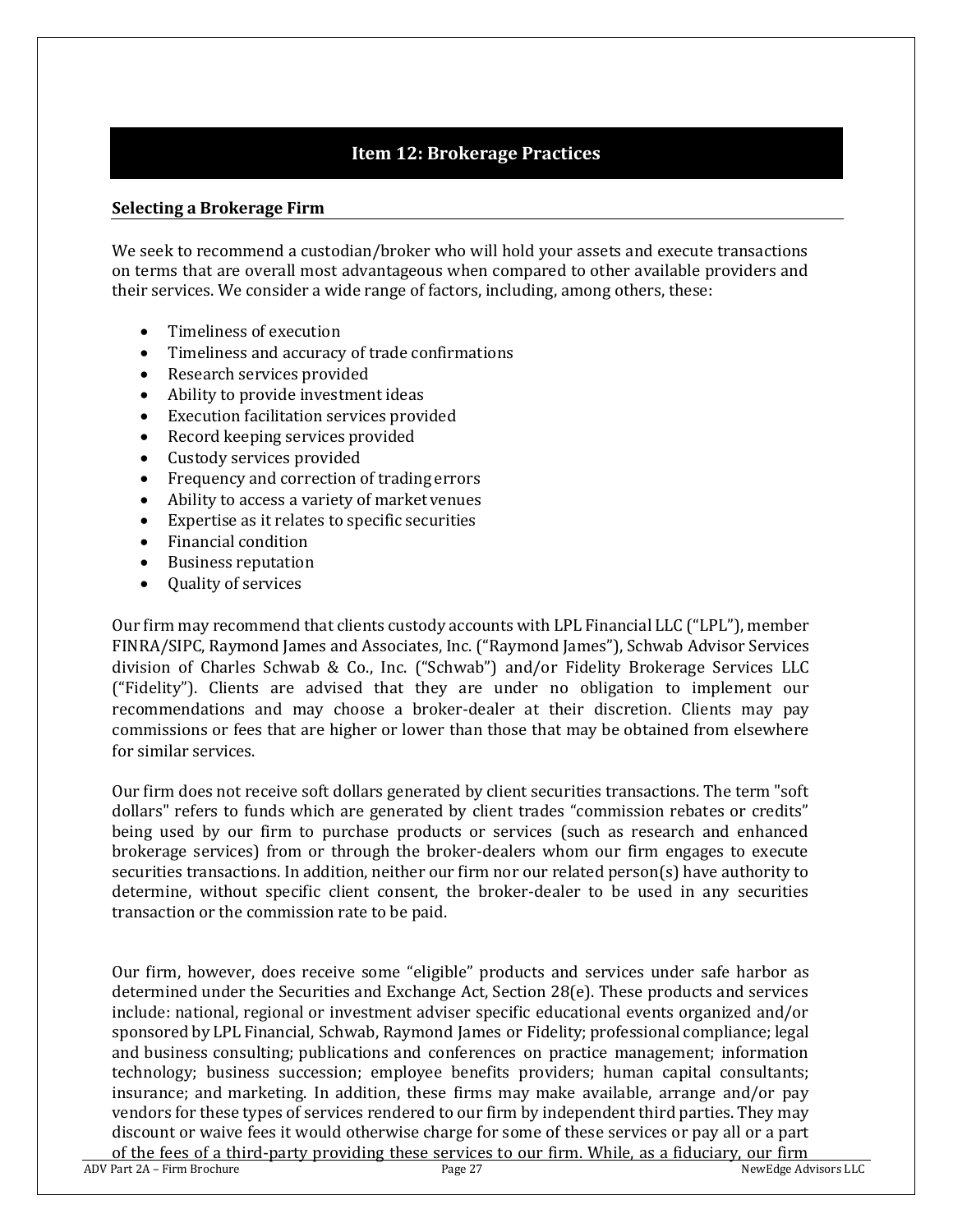endeavors to act in its clients' best interests, our recommendation/requirement that clients maintain their assets in accounts at LPL, Schwab, Raymond James or Fidelity may be based in part on the benefit to our firm of the availability of some of the foregoing products and services and other arrangements, and not solely on the nature, cost, or quality of custody and brokerage services provided by LPL, Schwab, Raymond James and Fidelity, which creates a potential conflict ofinterest.

As a result of receiving such "eligible" products and services for no cost, our firm has an incentive to continue to place client trades through broker-dealers that offer those products and services. This interest conflicts with the clients' interest of obtaining the lowest commission rate available. Therefore, our firm must determine in good faith, that such commissions are reasonable in relation to the value of the services provided by such executing broker-dealers. Our firm examined this potential conflict of interest when deciding to enter relationships with LPL, Schwab, Raymond James and Fidelity. We have determined that these relationships are in the best interest of our firm's clients and satisfies our client obligations, including our duty to seek best execution.

In seeking "best execution", the determinative factor is not the lowest possible commission cost, but whether the transaction represents the best qualitative execution. LPL, Schwab, Raymond James, and Fidelity also take into consideration the full range of a broker-dealer's services including execution capability, commission rates, and responsiveness. Although LPL, Schwab, Raymond James and Fidelity will seek competitive commission rates, they may not necessarily obtain the lowest possible commission rates for all accounttransactions.

Over-the-Counter (OTC) securities transactions are generally affected based on two (2) separate broker-dealers: (1) a "dealer" or "principal" acting as market-maker; and (2) the executing broker- dealer that acts in an agency capacity. Dealers executing principal transactions typically include a mark-up/down, which is included in the offer or bid price of the securities purchased or sold. In addition to the dealer mark-up/down, the client may also incur the transaction fee imposed by the executing broker-dealer. We do not receive any portion of the dealer markup/down or the executing broker-dealer transaction fee. Transactions for each client account will be affected independently. We individually review each client's account and place trades accordingly. Despite being purchased or sold at approximately the same time all clients' transactions will incur individual transaction fees.

Our firm provides investment management services for various clients. There are occasions on which portfolio transactions may be executed as part of concurrent authorizations to purchase or sell the same security for numerous accounts served by our firm, which involve accounts with similar investment objectives. Although such concurrent authorizations potentially could be either advantageous or disadvantageous to any one or more accounts, they are affected only when our firm believes that to do so will be in the best interest of the effected accounts. When such concurrent authorizations occur, the objective is to allocate the executions in a manner which is deemed equitable to the accounts involved. In any given situation, our firm attempts to allocate trade executions in the most equitable manner possible, taking into consideration client objectives, current asset allocation and availability of funds using price averaging, proration and consistently non- arbitrary methods of allocation.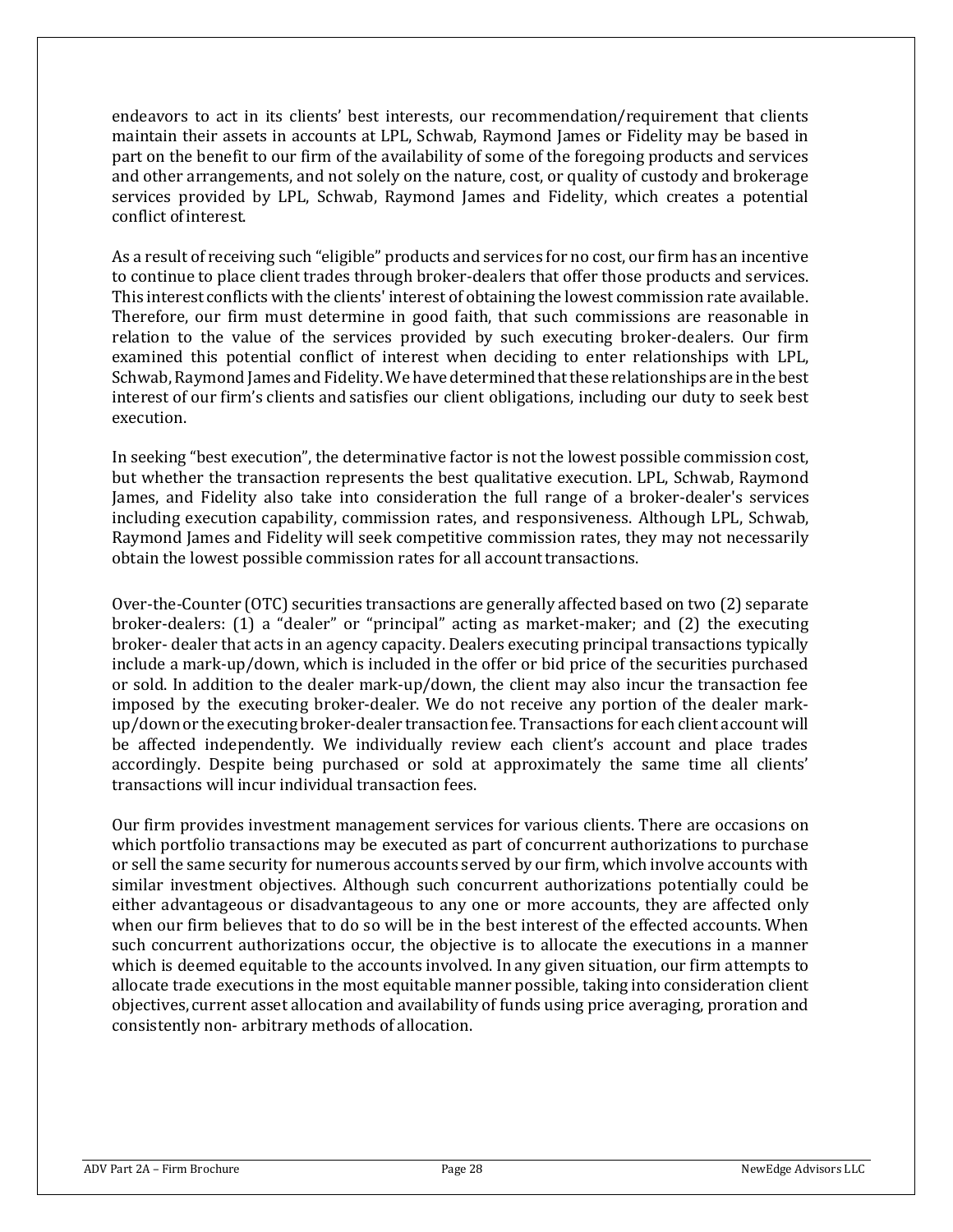## **Item 13: Review of Accounts or Financial Plans**

<span id="page-28-0"></span>Our management personnel or financial advisors review accounts on a regular basis, but no less frequently than annually for our Comprehensive Portfolio Management, Third Party Money Management and LPL Sponsored Advisory Program clients. The nature of these reviews is to learn whether client accounts are in line with their investment objectives, appropriately positioned based on market conditions, and investment policies, if applicable. Our firm does not provide written reports to clients, unless asked to do so. Verbal reports to clients take place on at least an annual basis when our Comprehensive Portfolio Management, Third Party Money Management and LPL Sponsored Advisory Program clients are contacted.

Financial Planning clients do not receive reviews of their written plans unless they act to schedule a financial consultation with us or if they have elected to receive such planning services through an ongoing fee or subscription-based engagement. We are willing to meet with flat fee or one-time clients upon their request to discuss updates to their plans or changes in their circumstances. Financial Planning clients do not receive written or verbal updated reports regarding their financial plans unless they separately contract with us for a post financial plan meeting or update to their initial written financial plan through an ongoing arrangement.

Retirement Plan Consulting clients receive reviews of their pension plans for the duration of the pension consulting service. We also provide ongoing services to Retirement Plan Consulting clients where we meet with such clients upon their request to discuss updates to their plans, changes in their circumstances, etc. Retirement Plan Consulting clients do not receive written or verbal updated reports regarding their pension plans unless they choose to contract with us for ongoing Retirement Plan Consulting services.

## **Item 14: Client Referrals & Other Compensation**

<span id="page-28-1"></span>We may receive from LPL Financial, Schwab, Raymond James, Fidelity or a mutual fundcompany, without cost and/or at a discount non-soft-dollar support services and/or product, to assist us to better monitor and service client accounts maintained at such institutions. Included within the support services we may receive investment-related research, pricing information and market data, software and other technology that provide access to client account data, compliance and/or practice management-related publications, discounted or gratis consulting services, discounted and/or gratis attendance at conferences, meetings, and other educational and/or social events, marketing support, computer hardware and/or software and/or other products used by us to assist us in our investment advisory business operations.

NewEdge Advisors regularly offers incentives to prospective investment adviser representatives ("IAR") as a recruiting tool. In support of services provided by certain IARs of our firm, they have received a forgivable loan from LPL, Fidelity, Triad Advisors, Schwab, Raymond James or New Edge Capital Group, LLC, the parent company of NewEdge Advisors and our affiliated brokerdealer NewEdge Securities to assist with transitioning business onto the appropriate custodial platform. This loan may be forgiven by the issuing firm based on certain criteria, including the scope of business the IAR(s) engages in with the issuing firm to include the amount of client assets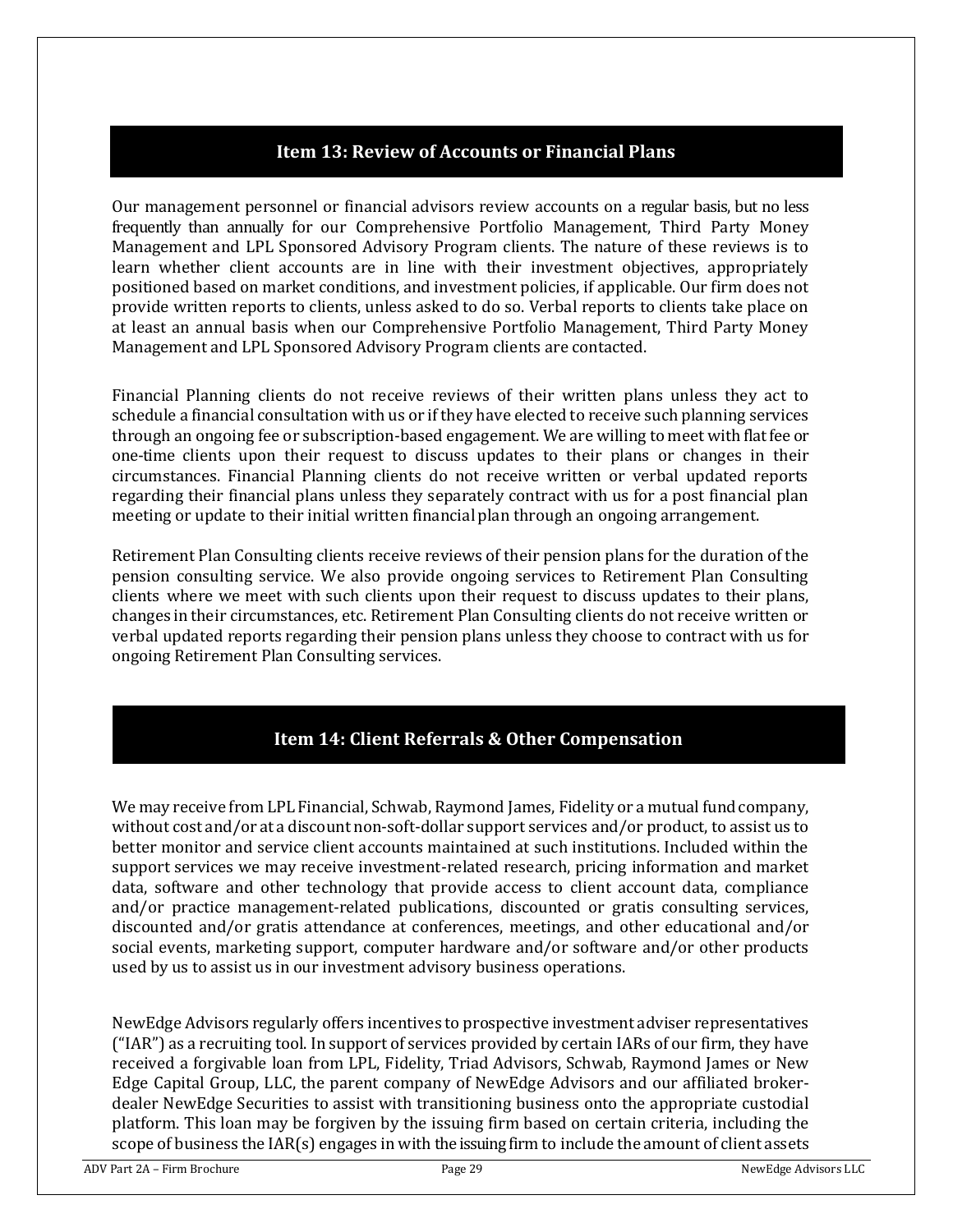with the issuing firm. This presents a conflict of interest in that our firm's IAR(s) may have a financial incentive to recommend that Clients maintain their accounts with a firm in order to benefit by having the loan forgiven. To the extent our firm's IARs recommend Client use an issuing firm for such services, it is because our firm and its IARs believe that it is in the Client's best interest to do so based on the quality and pricing of execution, benefits of the service for accounts, and other services provided by the firm.

Additional incentives are offered to prospective and current IARs under the Firm's Affinity Program. Under this program, the advisor is provided with readily accessible capital in the form of a non-maturing promissory note to be used at the discretion of the IAR. The promissory note shall mature and be due in the event of termination of the IAR's association with the Firm or if the IAR's revenue drops below a stated percentage threshold. This creates a conflict of interest in that the terms of the note are contingent upon certain conditions being met by the IAR. Any specific incentives for IAR(s) responsible for managing a client's account, and the conflicts of interest these incentives create, are further described in the ADV Part 2B document of such  $IAR(s)$ .

Our clients do not pay more for investmenttransactions effected and/or assets maintained at the issuing firm as result of this arrangement. There is no commitment made by us to LPL, Fidelity, Triad Advisors, NewEdge Securities, Schwab, Raymond James or any other institution resulting from the arrangement.

#### **Referral Fees**

We do pay referral fees (non-commission based) to independent solicitors (registered and nonregistered representatives) for the referral of their clients to our firm in accordance with Rule 206 (4)-3 of the Investment Advisers Act of 1940. Each of these relationships is bound by a solicitor's agreement that outlines the responsibilities of all parties including the disclosure requirements made to a prospect for the advisory services of NewEdge.

## **Item 15: Custody**

<span id="page-29-0"></span>The Firm is deemed to have custody of client funds and securities because you give it the authority to have fees deducted directly from your account. Authorization to trade in client accounts (discretion) is not deemed custody. The Firm also has custody when a client has a standing letter of authorization (SLOA) instructing the Firm to disperse funds or securities from the clients account to a third party. As such, our firm has adopted the following safeguards in conjunction with the account custodian:

- The client provides an instruction to the qualified custodian, in writing, that includes the client's signature, the third party's name, and either the third party's address or the third party's account number at a custodian to which the transfer should be directed.
- The client authorizes the investment adviser, in writing, either on the qualified custodian's form or separately, to direct transfers to the third party either on a specified schedule or from time to time.
- The client's qualified custodian performs appropriate verification of the instruction, such as a signature review or other method to verify the client's authorization and provides a transfer of funds notice to the client promptly after each transfer.
- The client has the ability to terminate or change the instruction to the client's qualified custodian.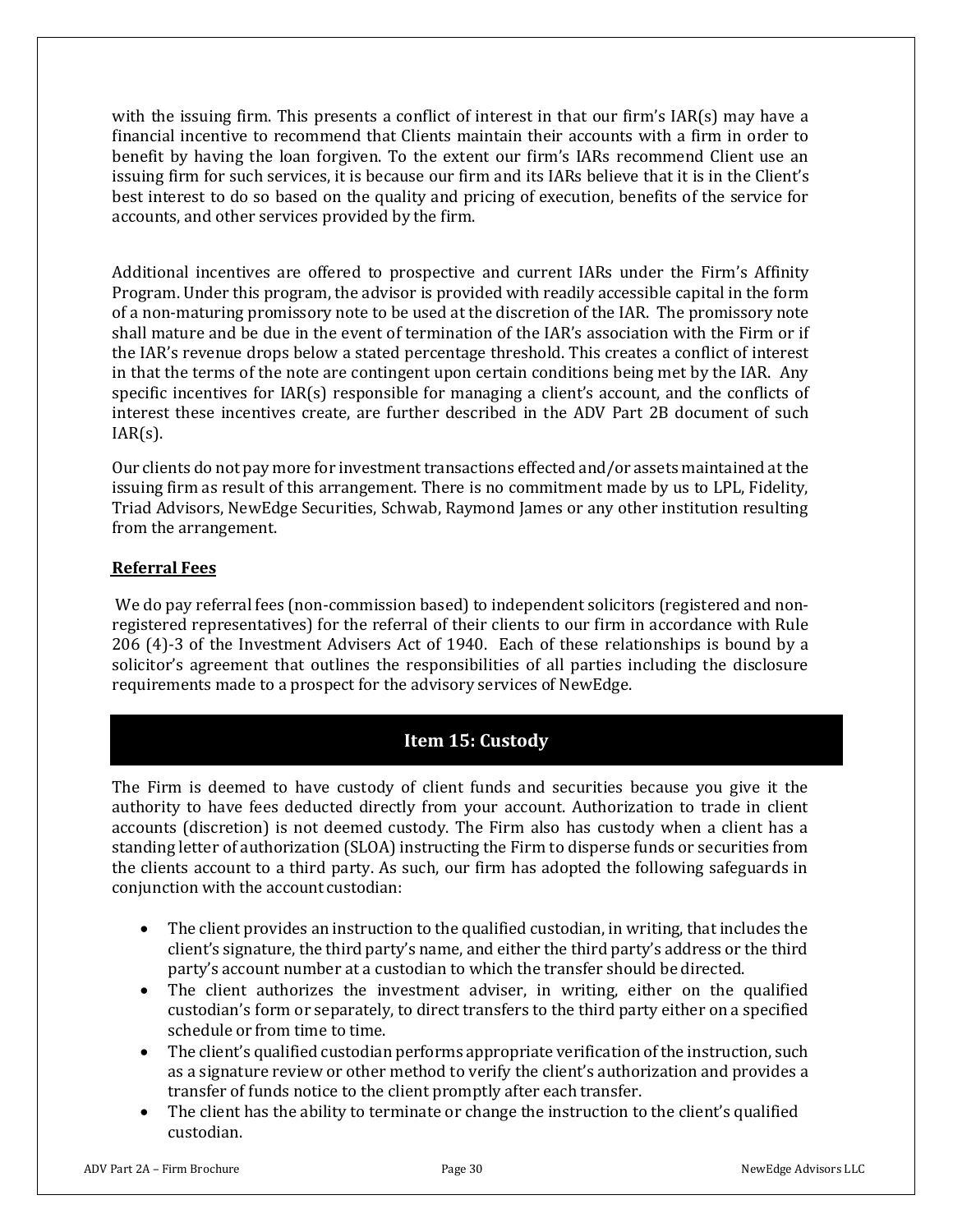- The Firm or representative has no authority or ability to designate or change the identity of the third party, the address, or any other information about the third party contained in the client's instruction.
- The Firm maintains records showing that the third party is not a related party of the Firm or located at the same address as the Firm. The client's qualified custodian sends the client, in writing, an initial notice confirming the instruction and an annual notice reconfirming the instruction.

SEC rules permit the Firm to forego the independent auditor surprise examination required by rule 206(4)‐2 ("Custody Rule") under the Investment Advisers Act of 1940 ("Advisers Act") if the seven conditions outlined above are met. If the Firm determines these conditions are not met, it will undergo a surprise examination by an independent auditor for those accounts that utilize third party standing letters of authorization.

The Firm's established procedures require that all client funds and securities must be held at a qualified custodian in a separate account for each client under that client's name. You or your representative will execute an agreement that establishes each account; therefore, you will know the qualified custodian's name and address as well as the way your funds or securities are maintained. Finally, the qualified custodian will deliver your account statements directly to you or your representative at least quarterly. You should carefully review those statements and compare them to any communication you receive from the Firm. If our firm decides to also send account statements to clients, such notice and account statements include a legend that recommends that the client compare the account statements received from the qualified custodian with those received from our firm. If you ever have questions about your statements, please feel free to contact the Firm, your representative or the qualified custodian.

## **Item 16: Investment Discretion**

<span id="page-30-0"></span>Clients have the option of providing our firm with investment discretion on their behalf, pursuant to an executed investment advisory client agreement. By granting investment discretion, our firm is authorized to execute securities transactions, determine which securities are bought and sold, and the total amount to be bought and sold. Limitations may be imposed by the client in the form of specific constraints on any of these areas of discretion with our firm's written acknowledgement.